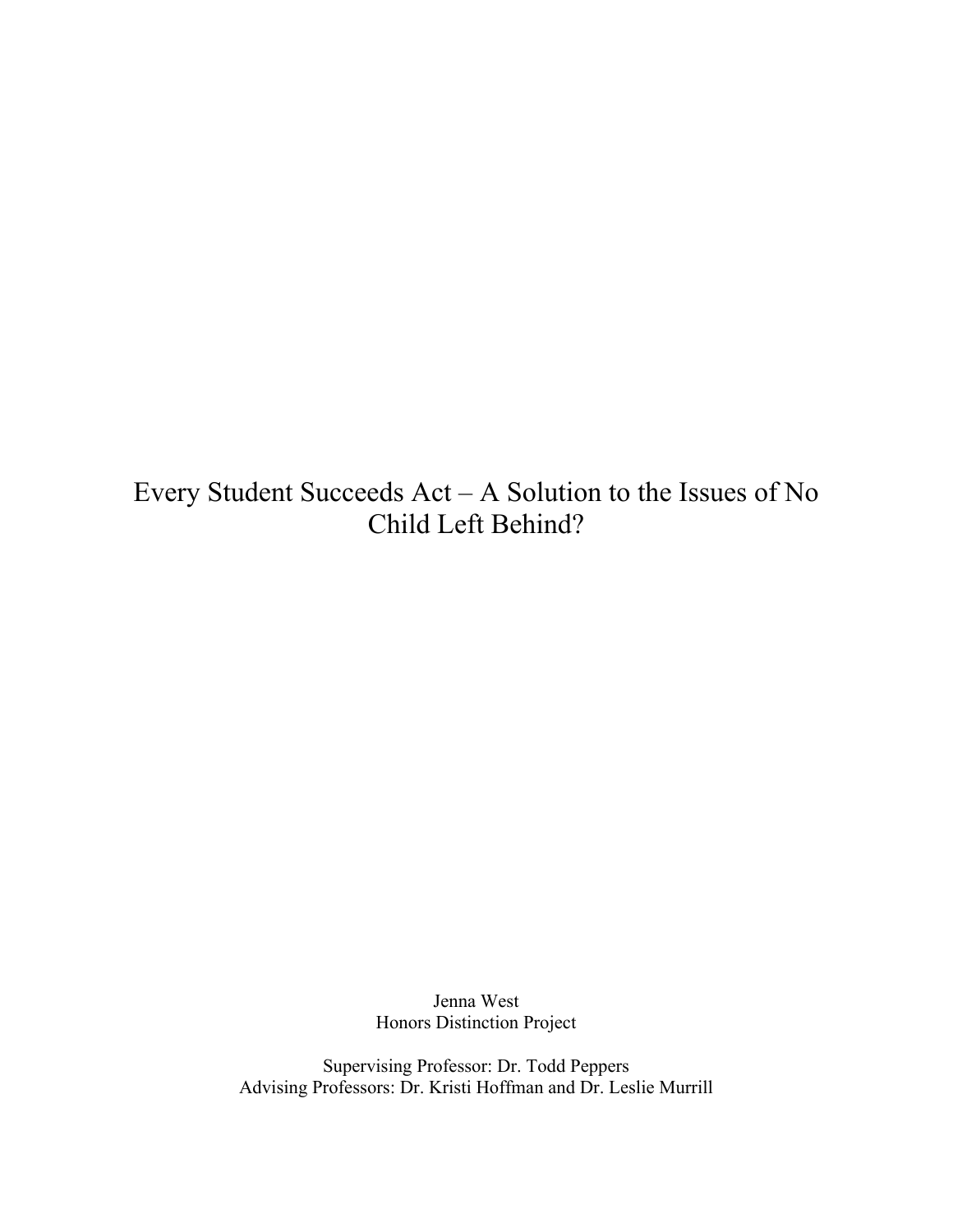# **Table of Contents**

| $\mathbf{i}$ . |  |  |  |  |
|----------------|--|--|--|--|
| ii.            |  |  |  |  |
|                |  |  |  |  |
| $\mathbf{i}$ . |  |  |  |  |
| ii.            |  |  |  |  |
|                |  |  |  |  |
|                |  |  |  |  |
|                |  |  |  |  |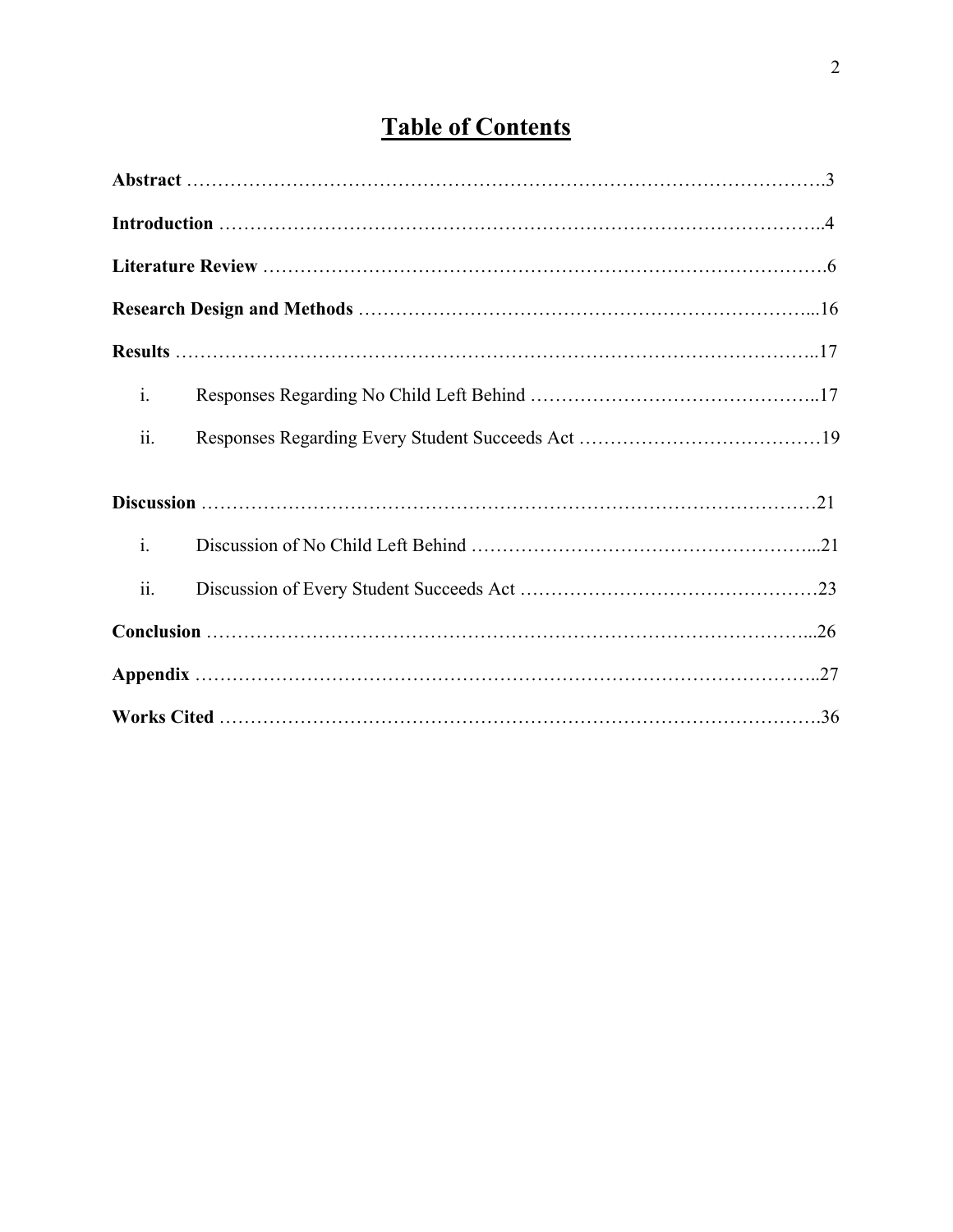## **Abstract**

No Child Left Behind, NCLB, brought a variety of issues to the school system, such as unrealistic expectations and a strong importance on the testing system which led to pressure and stress in the school system. Due to the issues of NCLB, the Every Student Succeeds Act, ESSA, sought to overcome these issues; however, it is questionable if it truly succeeds in this goal. This paper used a survey to examine teachers' experiences under these two acts and their opinions on both acts to discover if the issues of NCLB have been overcome by ESSA. Unfortunately, the findings indicate the same issues NCLB brought are still experienced under ESSA. Teachers responded there is still too much of a focus on the testing system which then leads to negative experiences in the school system. However, teachers did indicate a few positive influences of ESSA, mainly an increase in flexibility which many indicated was not possible under NCLB. While the teachers still feel pressure in the school system, many believed that while ESSA is not perfect, it is certainly a step in the right direction.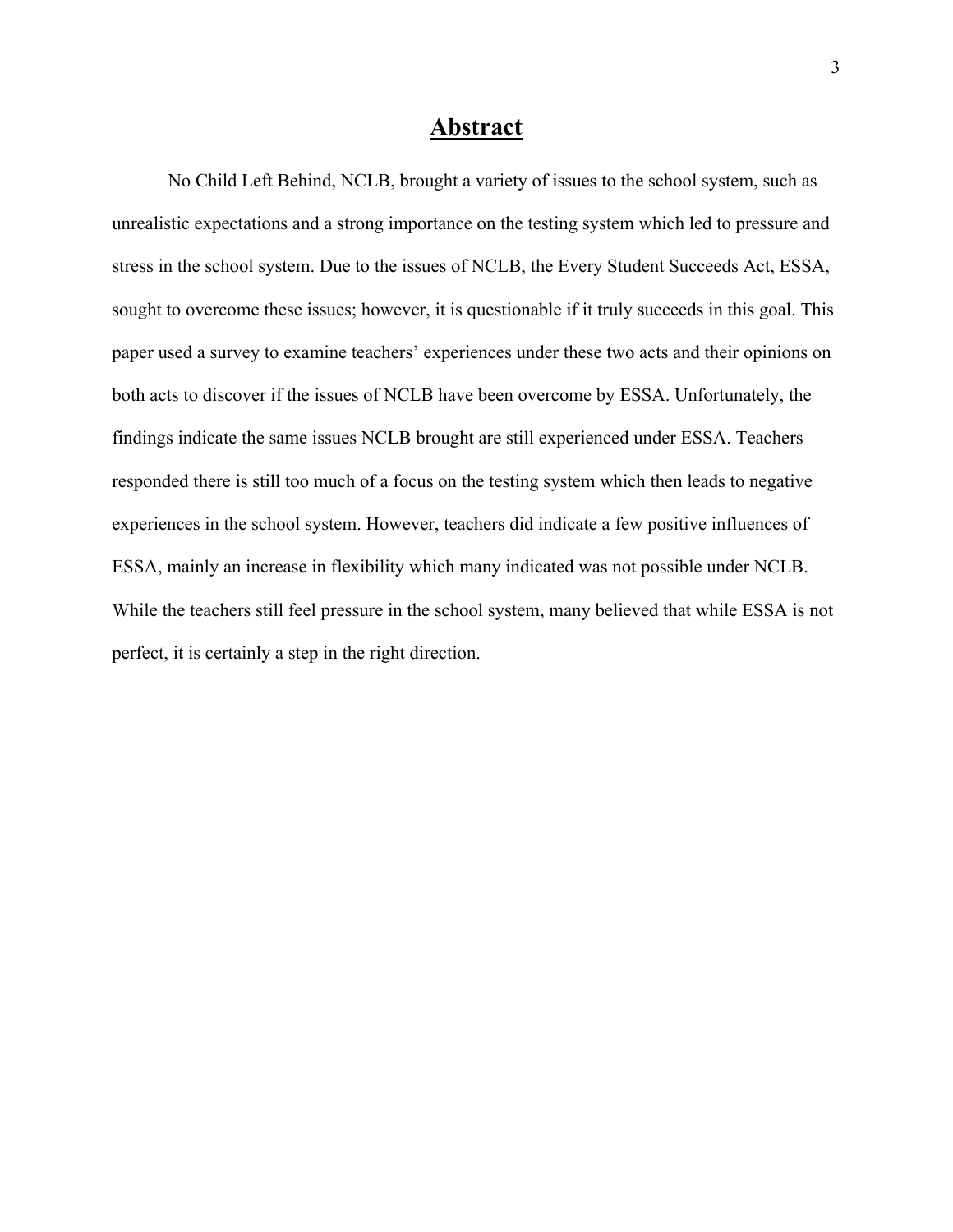## **Introduction**

Educational acts are an extremely important part of legislation. These acts influence students, teachers, school boards, and society as a whole. Though these acts aim to help improve the education received by children and aim to have a positive influence on the experience of the workers in the school system, they do not always do so.

One act that was often questioned is No Child Left Behind, NCLB. NCLB like most acts, sought to do what the legislators believed was best for society and the education system. It affected multiple aspects of education on both the state level and federal level. NCLB's main goal was to close the achievement gap with accountability, flexibility, and choice so that no child was left behind in school. In order to try and accomplish this goal, this act aimed to shift the focus to all students rather than focusing only on the disadvantaged children and by measuring school performance based on standardized testing. Additionally, NCLB influenced the role of the federal government in education through the federal spending and state mandates. While NCLB intended to overcome the achievement gap, its implementation brought a variety of negative issues as well, such as unrealistic expectations.

In order to overcome the issues of NCLB, the Every Student Succeeds Act, ESSA, was created. This act changed carious aspects of NCLB. Now, the states have the power in education rather than the federal government. States have the ability to make decisions on education, and they are able to individually decide how to overcome the achievement gap which increased flexibility. Though this act seems to be a shift in the right directions by lessening the idea of a "one-size-fits-all" education act among all the states, is it actually overcoming the issues NCLB contained?

In order to determine if ESSA is a solution to NCLB, this paper will first provide basic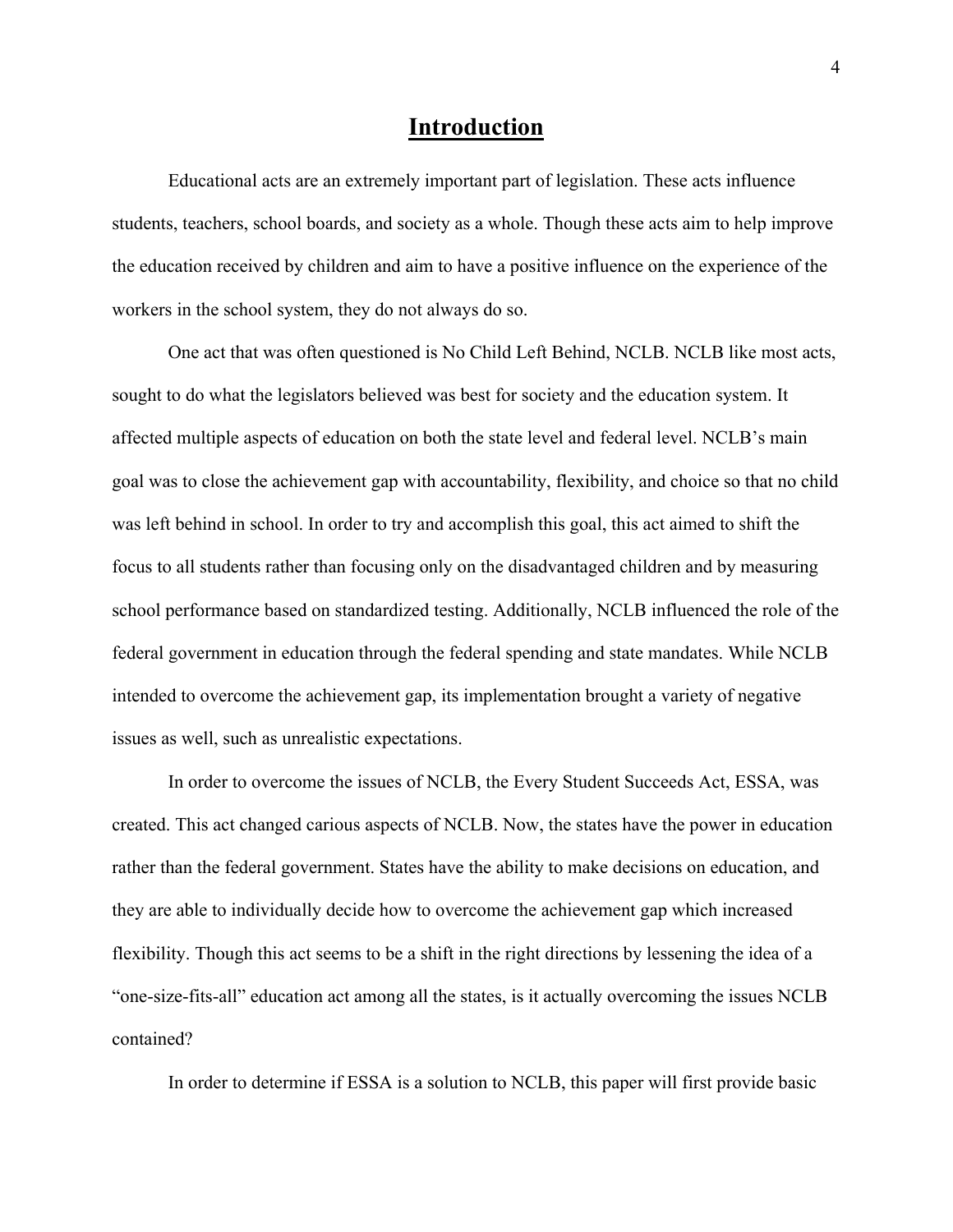information on the two pieces of legislation to examine the positive and negative consequences of each act. Next, I will survey educators on their experiences under both NCLB and ESSA to determine if the issues that were experienced under NCLB are still an issue under ESSA. Then, I will complete an analysis of the results and discuss the findings as they relate to the question of if ESSA is overcoming the issues of NCLB. Through this project, I seek to discover if the Every Students Succeeds Act succeeds in overcoming the failures of No Child Left Behind.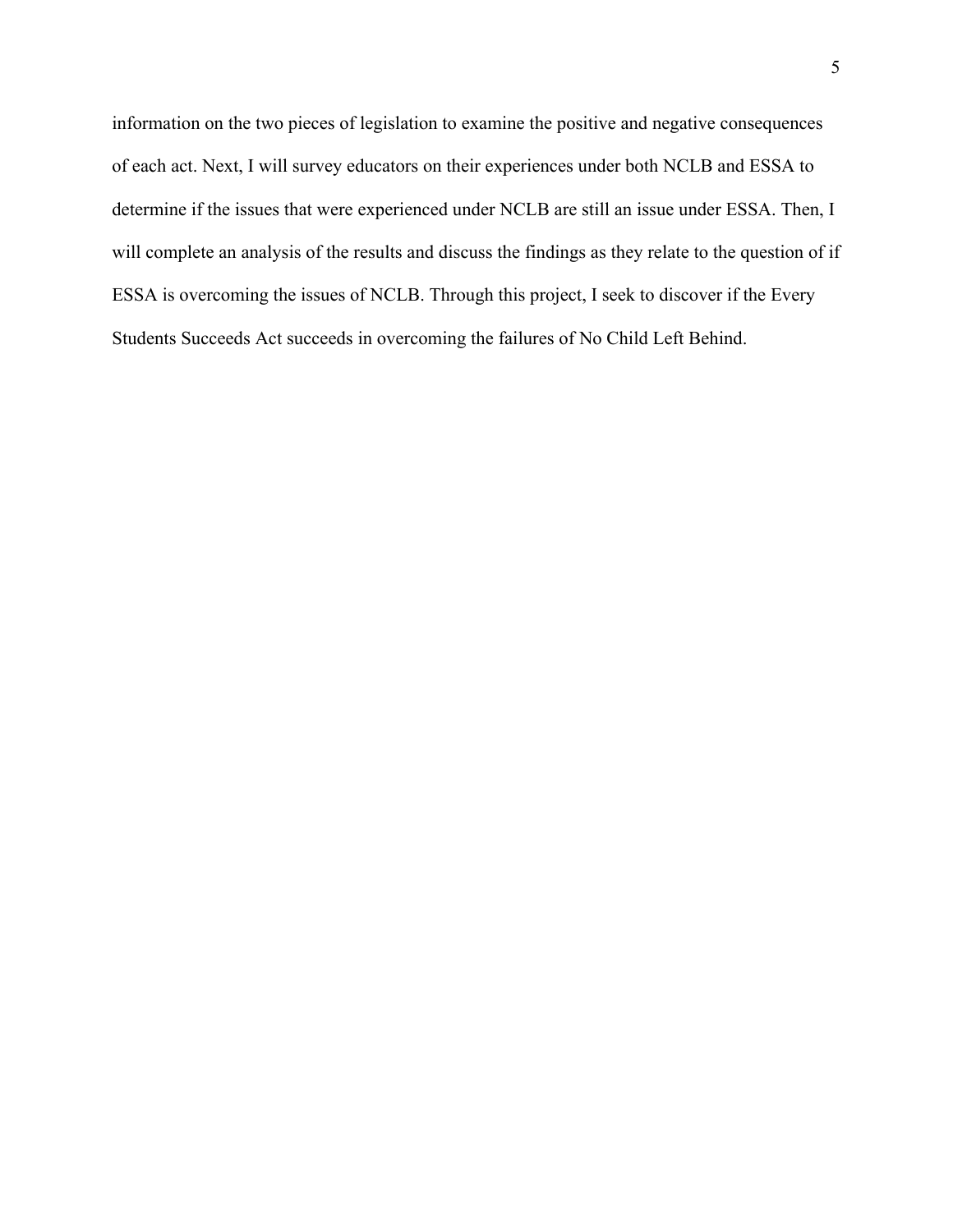# **Literature Review**

## **No Child Left Behind**

Educational acts are an important part of our nation's legislation; however, it can be difficult create one that fits the needs of all. In 2001, the educational act No Child Left Behind, NCLB, was passed. NCLB sought to "ensure that all children have a fair, equal, and significant opportunity to obtain a high-quality education and reach, at a minimum, proficiency on challenging State academic achievement standards and state academic assessments" (107th Congress (2001-2002): No Child Left Behind Act of 2001 2002). In order to accomplish the goals, NCLB increased the role of the federal government in the education system. This increase of the federal government's role consisted of a "Federal Adequate Yearly Progress mandate to determine whether schools are succeeding or failing," a federal model for "intervening in failing schools," and the "federal definition and requirement that all teachers must be Highly Qualified" ("The Every Student Succeeds Act Returning Control to States and Local School Districts").

Additionally, NCLB aimed to ensure that "high-quality academic assessments, accountability systems, teacher preparation and training, curriculum, and instructional materials" were aligned with the academic standards set by the federal government (107th Congress (2001- 2002): No Child Left Behind Act of 2001 2002). In order to accomplish this, NCLB put forth strong, and seemingly impossible, goals that teachers and school systems were to reach. This included a goal of "100% proficiency in reading and math for all students and subgroups by 2014 -15" ("The Every Student Succeeds Act Returning Control to States and Local School Districts").

## **Negative Consequences of No Child Left Behind**

However, despite the seemingly positive aspects of NCLB and the goals it set forth, many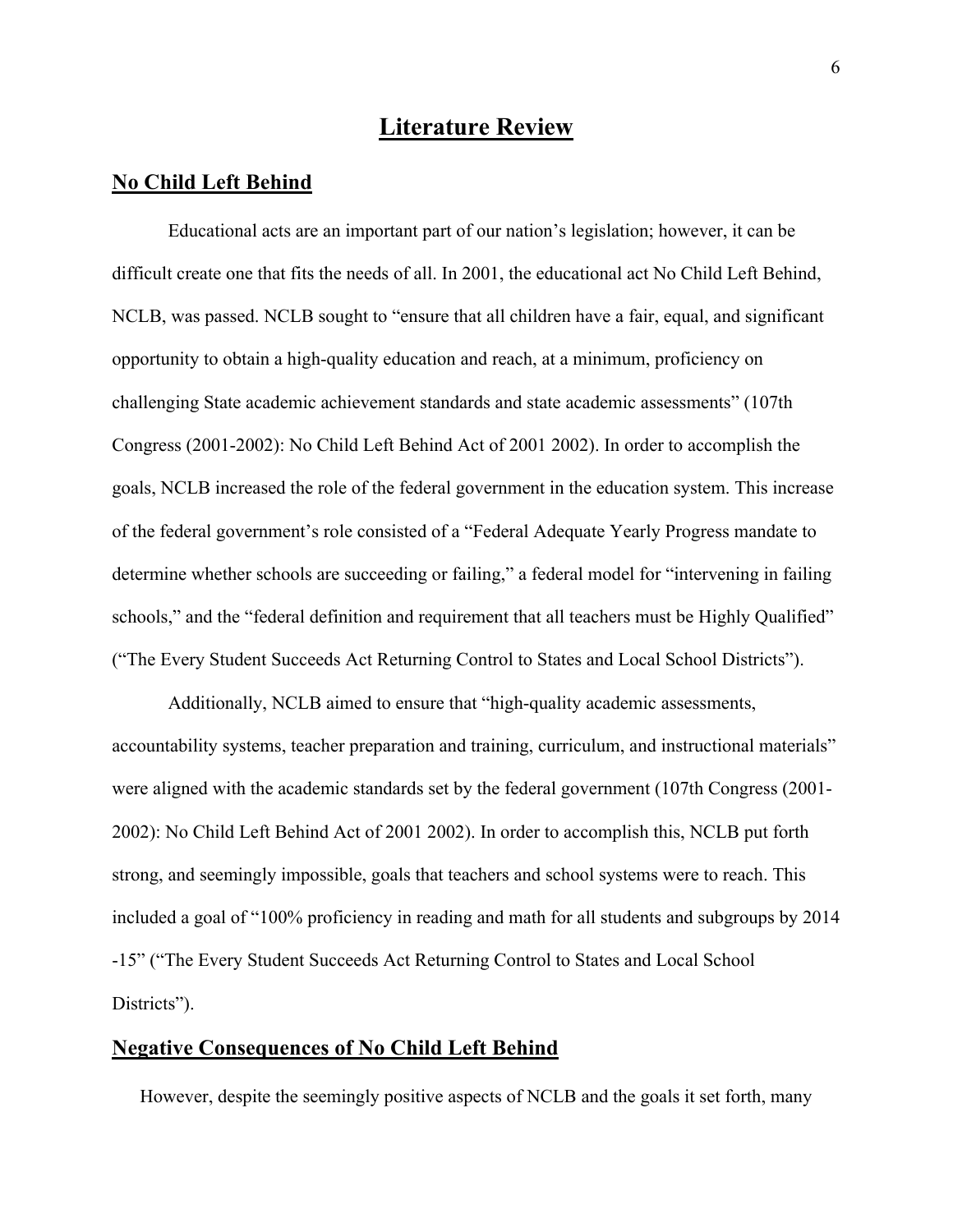believed that it falls short of its aims, and instead of helping to school system, it created issues for the students, teachers, and administration. While the goals were meant to help the educational act, it was the cause of many of its downfalls. It led to unrealistic expectations and high stakes testing; which in turn caused a lack of focus on specific students and school subjects.

#### **I. Unrealistic Goals and a Lack of Support**

An overarching issue of NCLB that led to a variety of other issues were the unrealistic goals and expectations of the act. One main unrealistic goal was the 100% proficiency level, and beyond that, there several underlying unrealistic flaws caused by the 100% proficiency requirement. NCLB had a goal of raising standards throughout the country; however, the act had the reverse effect as states had the ability to set what 100% proficiency meant under NCLB, and because of this, "instead of states raising their proficiency standards, some states reduced them" (Ladd 2017, 465). This reduction was the most prominent in states that already had some of the highest initial standards (Ladd 2017, 465). Because states wanted and needed to meet the goals, having high proficiency standard made it difficult for the states to reach the set goals. Due to the unrealistic expectations, many schools were "shamed as failures and made subject to sanctions" due to not being able to meet the standards (Ladd 2017, 465).

However, despite these unrealistic terms, the schools are not simply the only ones to be blamed. The 100% proficiency in reading and math for all students and subgroups is unrealistic without the proper help and support. This support could have come in the forms of services for students who are failing to meet the standards, "high‐quality pre‐school, better health services, and more high-quality afterschool and summer program," and unfortunately, NCLB lacked these support services (Ladd 2017, 467). NCLB was an educational act with strong goals, but there was a lack of support that was able to provide the ability for all students to receive the higher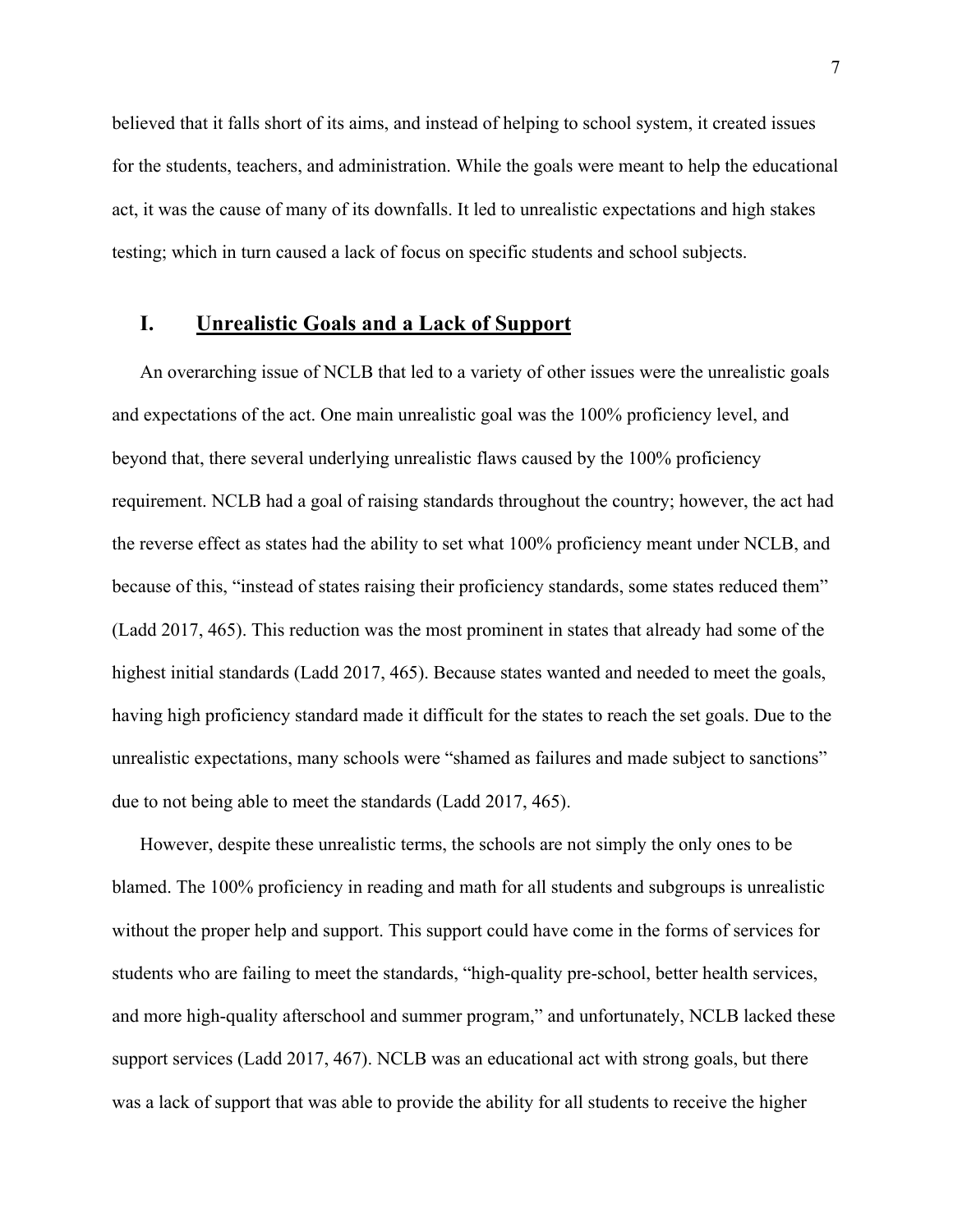standards NCLB placed on schools. "The NCLB approach of holding schools alone responsible for student test score levels while paying little if any attention to the conditions in which learning takes place is simply not fair either to the schools or the children and was bound to be unsuccessful" (Ladd 2017, 467). The lack of support for schools caused NCLB to fail its own goals.

#### **II. High Stakes Testing and Pressure**

Another issue cited with NCLB was the use of high stakes testing. Because NCLB required that schools reached 100% proficiency in reading and math for all students, the testing system was placed under a great importance. However, despite this goal, NCLB did not provide the ability to reach the goals, and schools often fell short of this high student achievement. While some studies found that NCLB led to gains in student achievement, others found conflicting data. One study conducted by Thomas Dee and Brian Jacobs examined the impact of NCLB on student achievement. They found that "NCLB led to more moderate and targeted improvements in the math achievement of eighth graders," and they state, "the evidence of substantial and almost universal gains in elementary school math is undoubtedly good news for advocates of NCLB and school accountability" (Dee and Jacobs 2011, 419). However, despite this moderate improvement, they were unable to find evidence of an improvement in reading achievement of fourth graders that was linked to NCLB (Dee and Jacobs 2011, 419). Despite NCLB playing a role in increasing the math achievement of eight graders, the lack of impact on reading achievement of fourth graders represents the lack of ability to fully provide support to reach the 100% proficiency goal.

Additionally, this lack of ability to reach the goals set by NCLB is also represented in another study by Jaekyung Lee and Todd Reeves. Throughout this study, Lee and Reeves found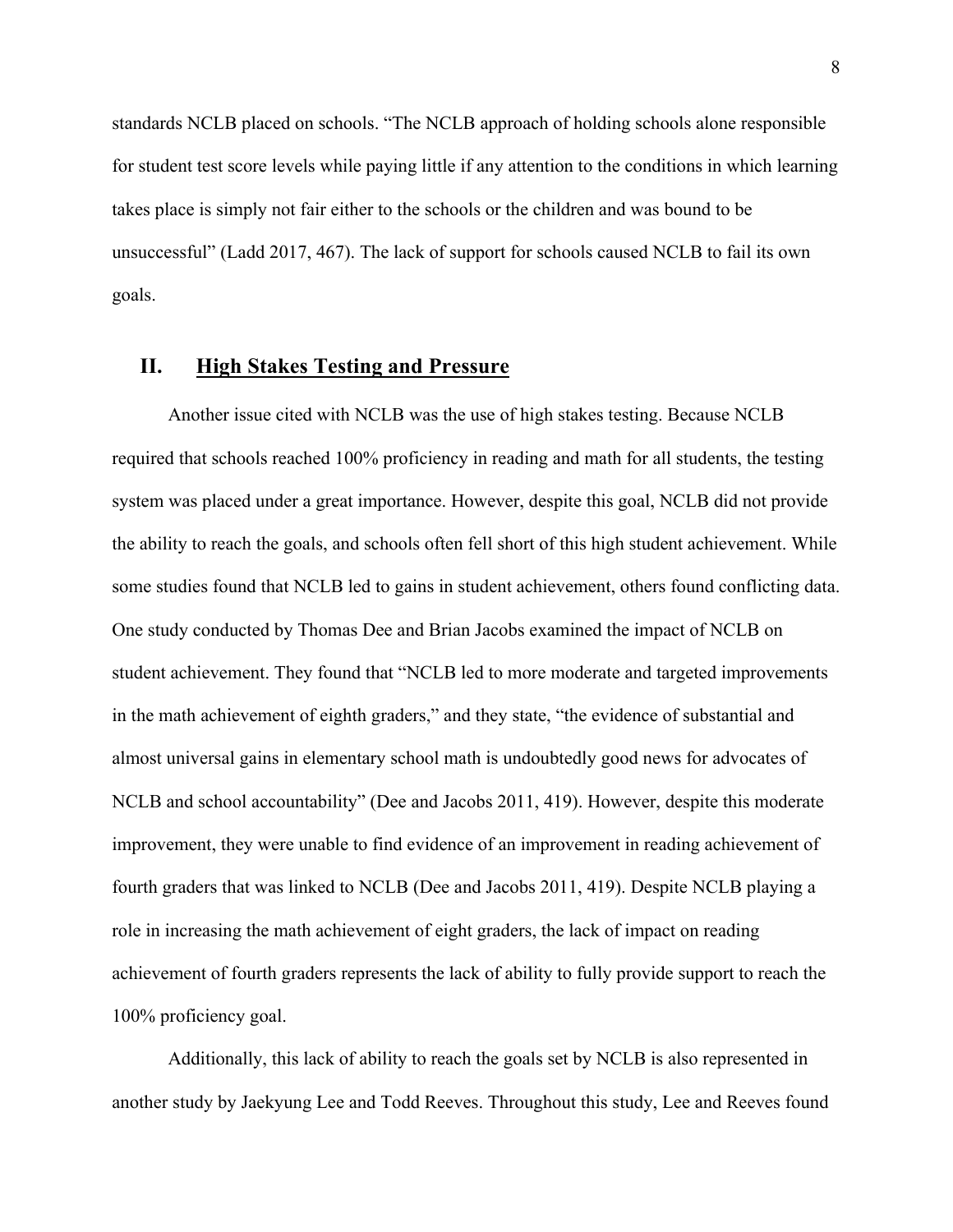that "NCLB did not make a significant difference in improving reading and mathematics achievement or achievement gaps across the states," despite closing the achievement gap being a main goal of NCLB (Lee and Reeves 2012, 211). Additionally, while Dee and Jacobs reported a significant positive outcome in 4<sup>th</sup> grade mathematics, Lee and Reeves found otherwise. Lee and Reeves state that they "found a significant positive effect only in Grade 8 reading based on NAEP data through 2009" (Lee and Reeves 2012, 224). From these studies, it is evident that NCLB was not fully providing students and teachers the ability to reach the goals NCLB set; and thus, pressures on students and teachers were continuously increasing.

Much like how the unrealistic goals created underlying issues, the high stakes testing system caused a variety of issues. NCLB reduced the morale of teachers, and there is evidence of an increase in cheating by teachers due to the pressures NCLB puts upon the teachers (Ladd 2017, 466). Teachers felt the need to cheat in order to meet the goals that were forced upon them. The testing system did not help the schools, and it only added pressure and stress for the teachers and students. Furthermore, because of the high stakes testing, teachers often used multiple choice tests because "test-based accountability gives teachers incentives to "teach to the test" rather than to the broader domains that the test questions are designed to represent" (Ladd 2017, 465). Through this lack of meeting the goals, the issue of pressure caused by the high stakes testing of NCLB becomes apparent in teachers and the actions that occurred because of the necessity to meet the unrealistic expectations of NCLB.

# **III. "Fixing" the Achievement Gap**

Closing the achievement gap for all racial, socioeconomic, and academic subgroups was a main goal of NCLB. Despite this goal of reducing the achievement gap, NCLB did not provide the ability to do so. The progress towards closing the achievement gaps was "mixed" and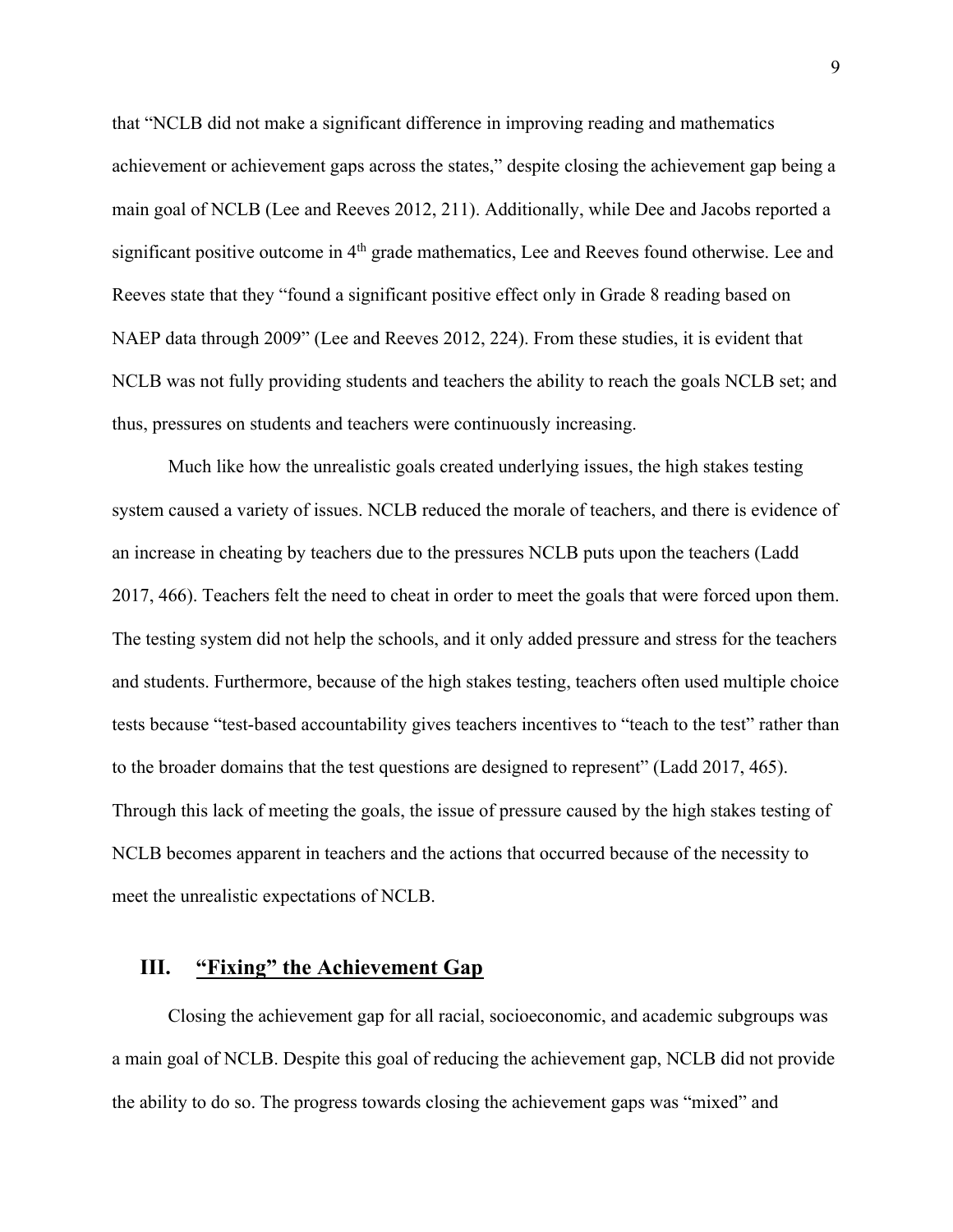"generally negative" in "post-NCLB progress toward closing the achievement gaps between racial, socioeconomic, and academic subgroups" (Lee and Reeves 2012, 216). Instead of focusing on all the children, the "accountability pressure increases inequality between low-and high-performing students on high-stakes math tests" (Jennings and Sohn 2014, 136). Due to the high-stakes testing and the importance on reaching the proficiency levels, "schools may reallocate instructional effort away from high- and low-performing students and toward the "bubble kids" who are most likely, with additional attention, to meet the proficiency standards" (Dee and Jacobs 2011, 420). By using testing systems that rely on meeting a quota, the school systems may focus on those children that would easily help the school reach the standards set by NCLB. The extreme importance of meeting unrealistic proficiency levels caused schools to "perform educational triage on their students, reallocating resources to students most likely to become proficient in the very short-term" (Jennings and Corcoran 2009, 637).

Furthermore, "the flaw of No Child Left Behind-style accountability with its focus on passing rates is that it does not attempt to separate school influences on achievement from outof-school influences" (Jennings and Corcoran 2009, 637). Because of the accountability that NCLB implemented, disadvantaged children are left behind, and "under NCLB, schools serving advantaged kids got a leg up" (Jennings and Corcoran 2009, 637). Additionally, this narrow focus NLCB brought caused teachers to have more of an incentive to focus on students who are close to the proficiency level; and thus, the students further away from the standards have had a reduction in the amount of achievement (Ladd 2017, 465). While NCLB had positive goals that are extremely important to successfully achieve, NCLB's flaws caused its downfalls of being unable to fix the achievement gap.

## **IV. Time Allocation to Other Subjects**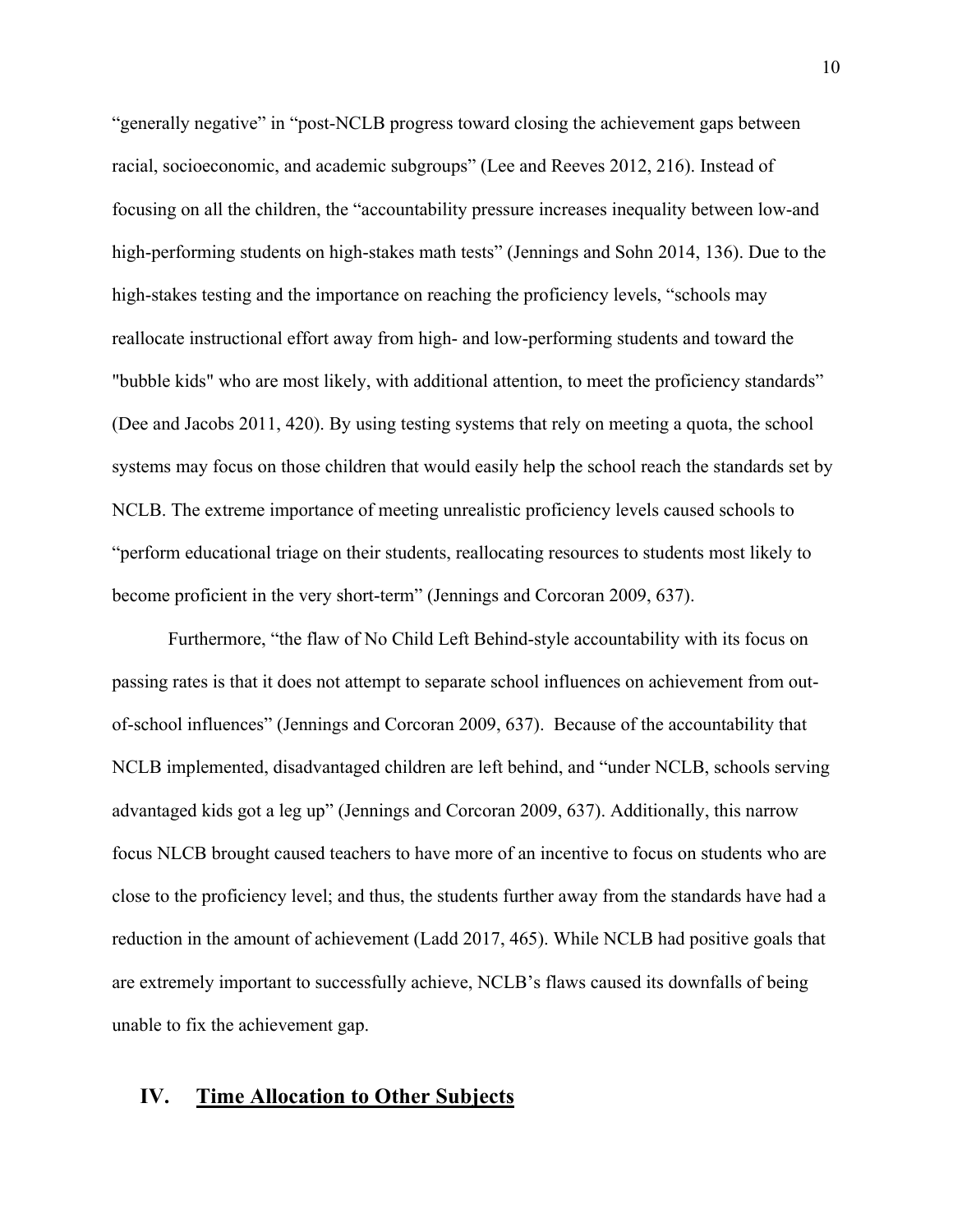Furthermore, another underlying issue that was caused by the high stakes testing of NCLB was the lack of time allocation to other subjects. "71 percent of school districts had reduced the elementary school instructional time in at least one subject so that more instructional time could be spent on reading and mathematics" (Dee and Jacobs 2011, 441). Additionally, research "has shown [NCLB] has narrowed the curriculum by shifting instruction time toward tested subjects and away from others," and schools shifted this focus away from other subjects and lessened the amount of time for "social studies, science, art and music, physical education, and recess" (Ladd 2017, 464). Because the standards and testing were placed under such heavy importance, and because NCLB strictly focused on mathematics and reading, reducing time from other subjects was a major consequence NCLB caused. This lack of time allocation to other subjects narrowed the scope of the school system; and thus, students may not have been receiving a quality education in the wide variety of important subjects.

## **Positive Consequences of No Child Left Behind**

While NCLB had a variety of issues that hurt rather than helped the school system, the act did have positive consequences. One of the main positive aspects of NCLB is the amount of data it created for mathematics and reading, which has given researchers and policy analysts plenty of data to examine (Ladd 2017, 463). This can be an extremely important aspect of policies because researchers need to understand and analyze the impacts of policies in order to recognize what needs to be changed and implemented. Additionally, holding schools accountable for the test scores of students and subgroups is another positive aspect of NCLB because it shows what needs to be changed and altered within the school system; however, but even this positive consequence has its own issue as "schools may not be the appropriate unit of accountability for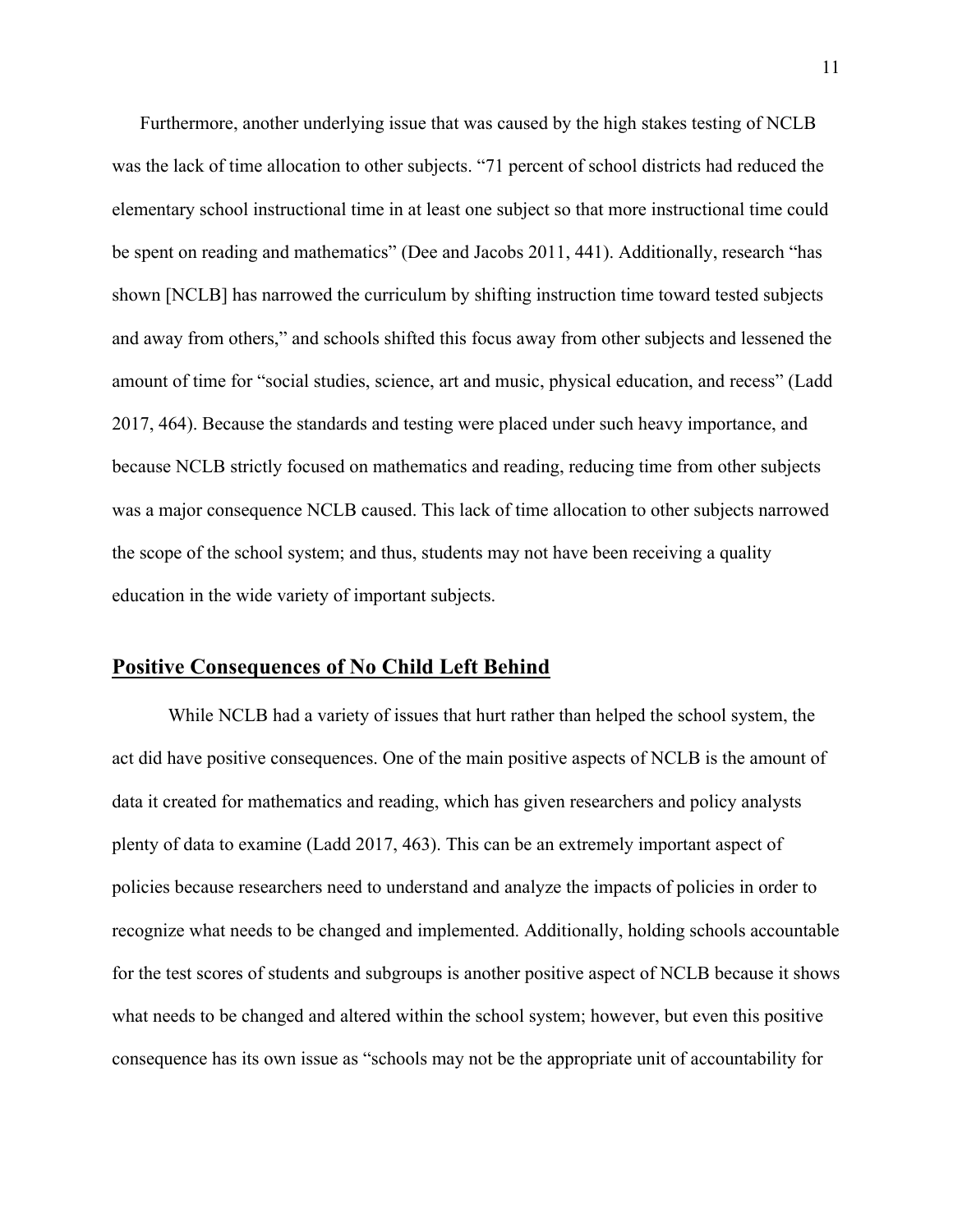subgroup performance," and "students in the designated categories can still be ignored when there are too few of them in individual schools" (Ladd 2017, 464).

#### **Every Student Succeeds Act**

In order to overcome the issues with NCLB, the Every Student Succeeds Act, ESSA, was passed in 2015. Unlike NCLB, ESSA removed the role of the federal government in education. ESSA "restores responsibility to states and districts for their local schools by providing increased flexibility to design and implement their education programs and systems, while also strictly prohibiting the U.S. Department of Education from dictating to states what standards to adopt" ("The Every Student Succeeds Act Returning Control to States and Local School Districts"). With NCLB, the federal government created the standards and goals and all states were required to demonstrate adherence to these standards or seek a waiver by demonstrating that their statecreated standards and assessments achieved a comparable level of accountability. Under ESSA, the states now determine their own goals and the standards they must meet. The states also have the power the establish their own "accountability systems to determine whether schools are succeeding or failing," "actions for intervening in identified schools," and the ability to "determine certification and licensure requirements of teachers" ("The Every Student Succeeds Act Returning Control to States and Local School Districts"). Not only do the states have this power now, but ESSA also prohibits the federal government from interfering with the states' decisions and from exercising authority over the school systems ("The Every Student Succeeds Act Returning Control to States and Local School Districts").

#### **Possible Positive Consequences of Every Student Succeeds Act**

Because of the changes ESSA makes from NCLB, many people are interested in seeing how ESSA will work when fully implemented. However, because it is an extremely recent act, there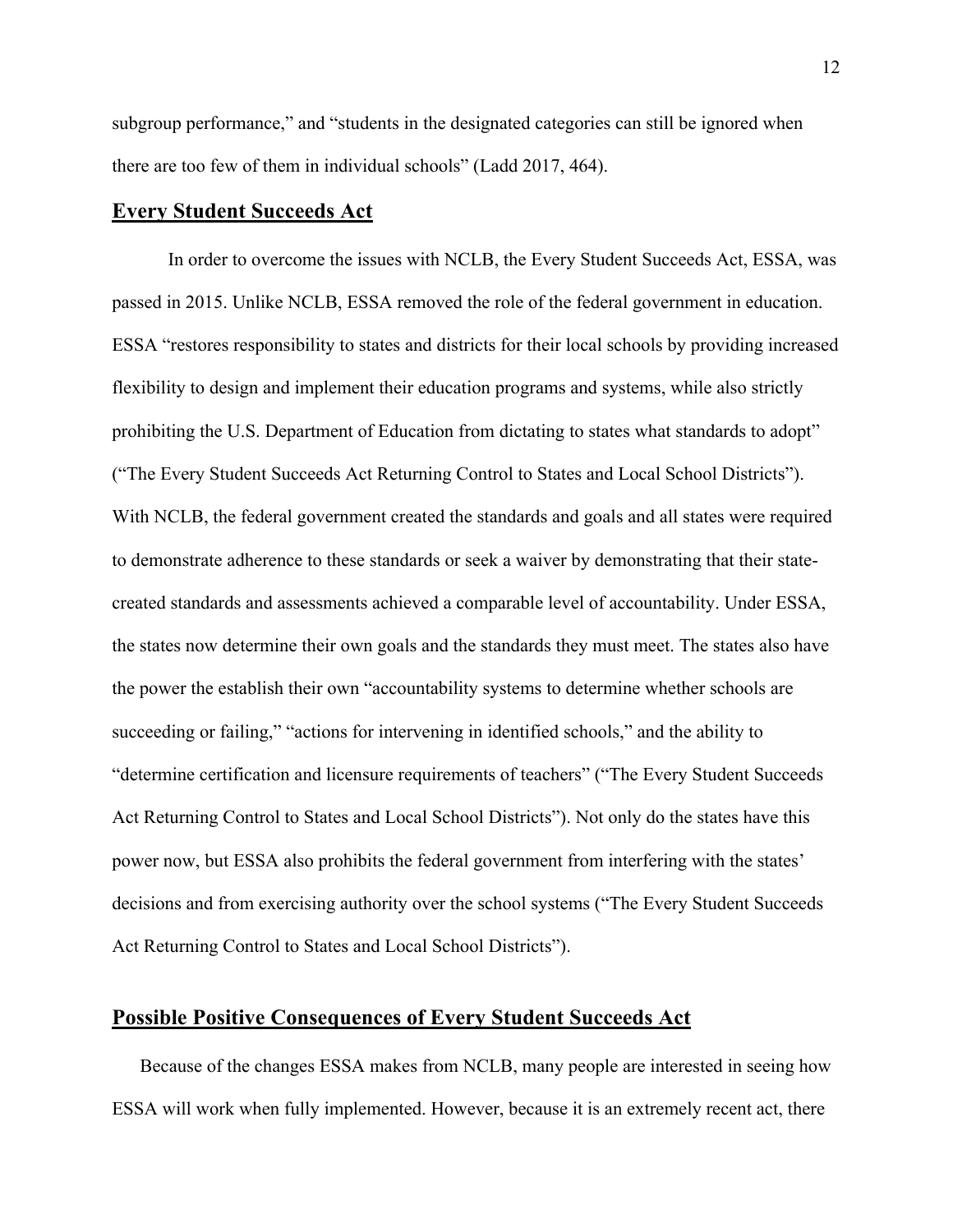is a limited number of studies that have been conducted, but many people argue that ESSA brings a variety of possible positive aspects compared to NCLB and is a move in the right direction.

## **I. Positive Learning Environments**

One main possible positive impact of ESSA is the increase in positive learning environments because ESSA enables more social-emotional learning through the policies it implements. "ESSA allows states and local districts to more broadly define student success and specifically refers to "nonacademic" indicators such as student engagement, school climate, and safety" (Ferguson 2016, 74). This is extremely important because of the difficulty gauging social-emotional skills through testing. Testing does not provide schools with all areas of what should be considered success; and thus, it is extremely important to consider "nonacademic" indicators. Furthermore, ESSA "encourages schools to establish learning environments and enhance students' effective learning skills that are essential for school readiness and academic success" (Ferguson 2016, 74). From these characteristics ESSA encourages, these healthy learning environments may help to "reduce bullying, harassment, improve teaching practices, and provide support schoolwide" (Ferguson 2016, 74).

## **II. Policy Integration Ability**

Additionally, another potentially positive consequence of ESSA is the ability to integrate other policies, such as Charter Schools. Charter Schools are important to education because they have the ability to reduce the achievement gaps through "no excuses schools" that "emphasize high expectations for both academics and behavior, longer school days and years, and frequent observations of teachers to give feedback, tutoring, and data-driven instruction that uses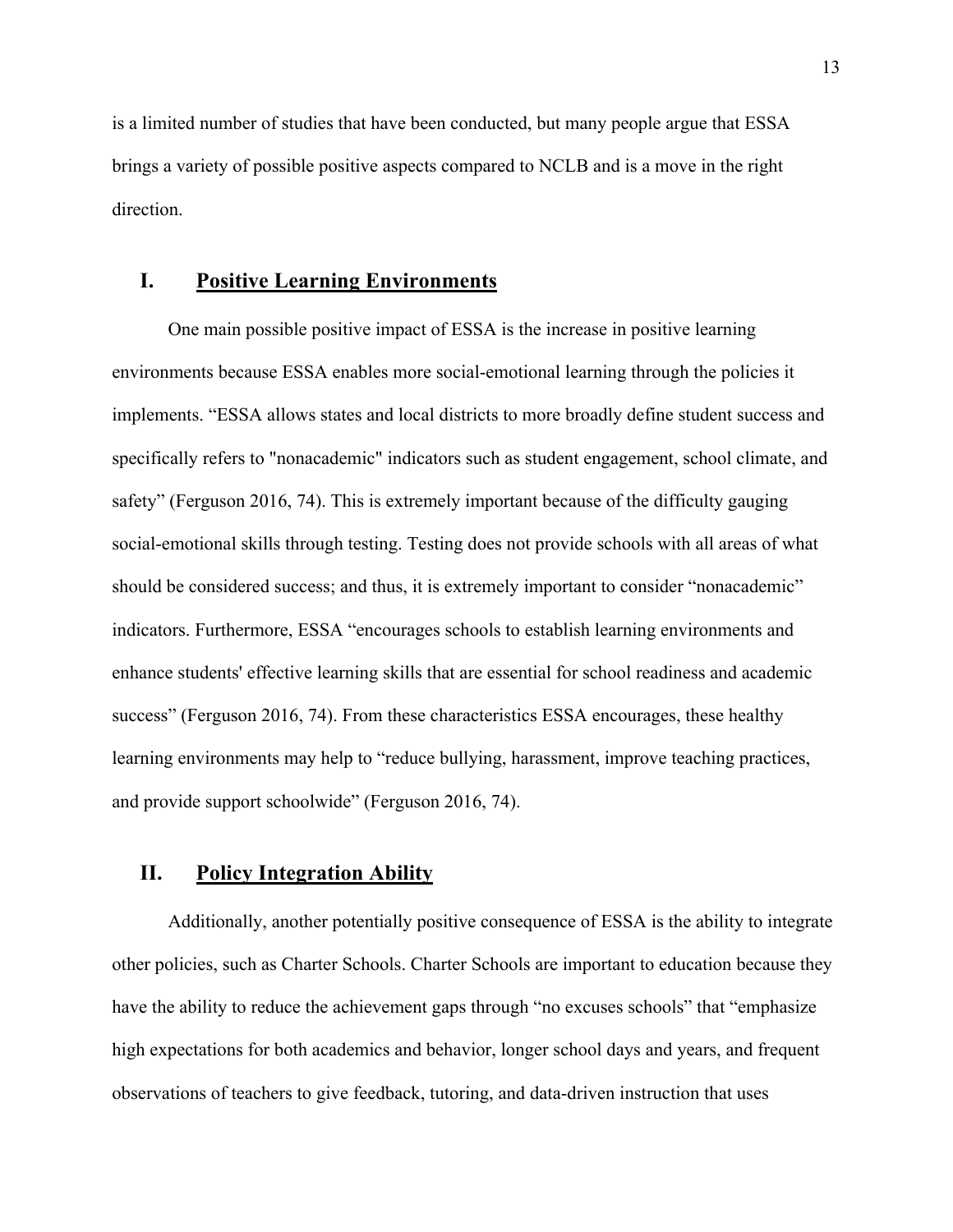assessment to frequently update teachers" (Cohodes 2018, 6). Additionally, these characteristics are linked to the positive outcomes Charter Schools experience, such as the increase in the "enrollment in four-year colleges" and increased scores on standardized state exams such as AP, SAT, and ACT scores (Cohodes 2018, 6). Policies of ESSA have the ability to expand Charter School practices into the public-school system, and this implementation would "thus could drive a meaningful reduction in achievement gaps in the United States" due to the implementation of these charter school characteristics (Cohodes 2018, 14).

Because ESSA has a goal of reducing the achievement gaps still present in American school systems, the ability to implement Charter School characteristics into the public-school system allows for one underlying positive outcome of ESSA to become apparent. However, despite the positive impacts many argue Charter Schools bring, it is important to note there are a variety of negative consequences that may arise from Charter Schools and their policy integration into the public sphere. One issue being that charter Schools often contain teachers that "have less experience and are less likely to be credentialed than teachers in conventional public schools" (Zimmer et al. 2003, 179). Furthermore, the representation that parents an families have in Charter schools might not be enough as "the boards of many charter schools particularly those affiliated with charter school chains—are populated with the corporate and financial elite and sponsoring elected officials and not community representatives, educators, or families of student" (Casey 2015, 25). Though Charter schools bring the ability to integrate positive policies, it is necessary to consider the negative policies they may bring to ESSA.

## **III. Positive Impacts on Children with Disabilities**

Lastly, ESSA has a variety of impacts on students with disabilities, and this includes "inclusion in accountability," meaning that ESSA "maintains key provisions to ensure students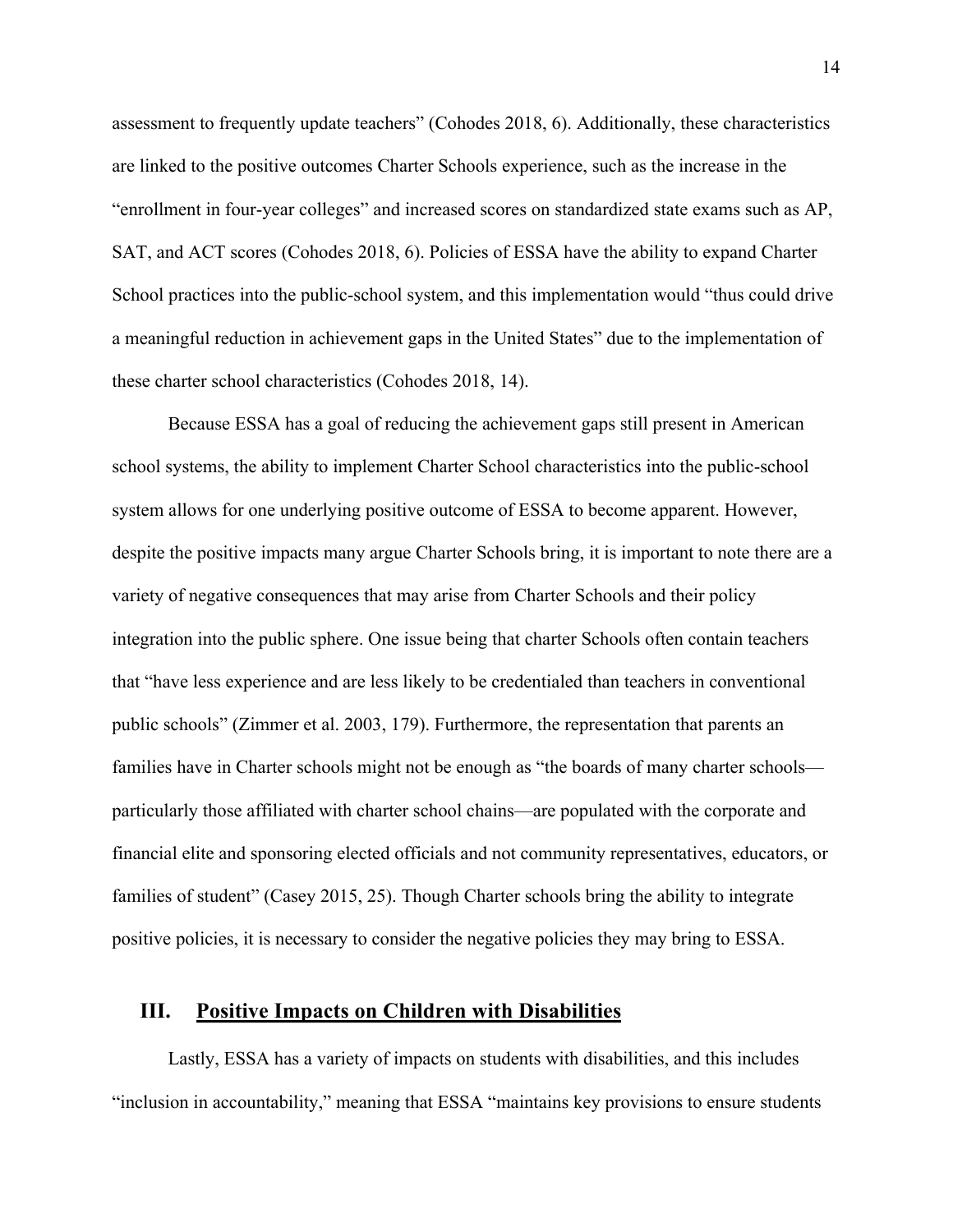with disabilities are included in state accountability systems and are held to the same expectations as students without disabilities" (Clyde et al. 2018, 35). Additionally, as states now have the power of accountability and recognizing what they lack, "targeted support for chronically underperforming subgroups can have a considerable impact on students with disabilities" (Clyde et al. 2018, 35). Schools will now be more accountable for their subgroups and ensuring that they reach ESSA's goals.

#### **Conclusion**

Overall, many of the articles discussing NCLB focus on its negatives. Though there are some positive outcomes of NCLB, research portrays more negative aspects caused by NCLB. From this, it is evident that NCLB had a multitude of issues that needed to be overcome. For ESSA, there is a noticeable lack of studies conducted; however, this is because ESSA is a relatively new act that has yet to have many impacts on schools. Despite this, there are positive aspects ESSA can bring to the school systems, such as nonacademic indicators, implementation of charter school characteristics into the public-school systems, a better teaching and learning environment, and better school and state accountability. ESSA is on the right track for overcoming the issues of NCLB, but more time and studies are necessary to determine how much of a positive or negative impact ESSA has on the school system.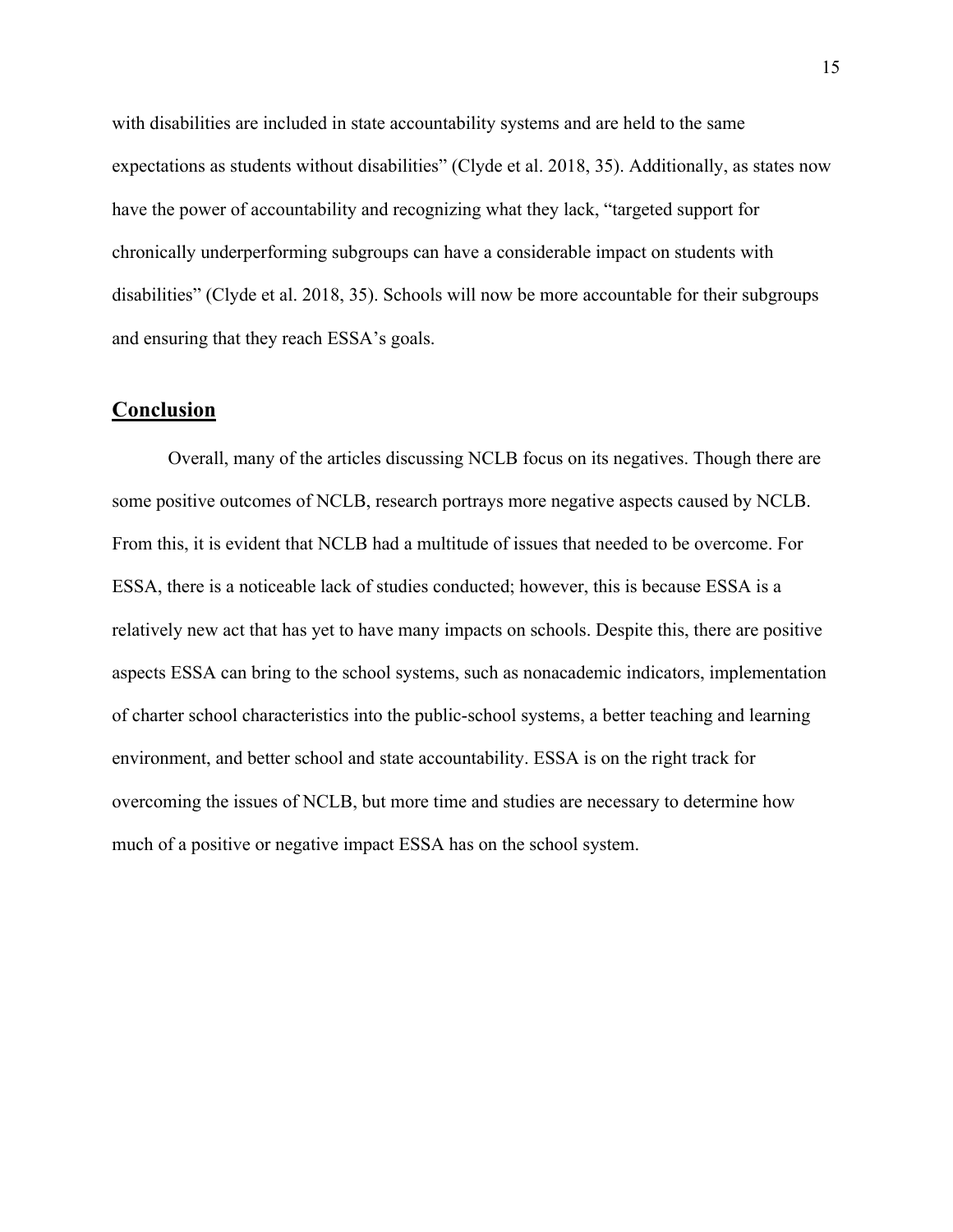# **Research Design and Methods**

This research used quantitative and qualitative surveys to collect data on the impact of NCLB and ESSA. The survey focused on the impact of each act with regards to flexibility, the pressure and stress each act caused, freedom and limitation in the school system, and other impacts that affected teachers, administration, and students under these educational acts. This form of research was chosen because it enabled a larger sample of participants to ensure a representative sample while also providing the ability to get informed and detailed answers. The questions on the survey relate to the participant's experiences under the educational acts. The questions included positive and negative impacts of NCLB and ESSA as it relates to the participant's own experiences in the school system. Additionally, the survey contained questions where the participant was to relate the experiences under NCLB and ESSA if the participant had worked in the school system under both educational acts. To see the full survey, please refer to 1.1 in the appendix.

The participants of this study were teachers and administrators who attended the Copenhaver Institute that took place on Roanoke College campus. The participants voluntarily offered to take the survey and received a gift card as an incentive to complete the survey. The majority of participants were females, but there were some male participants as well (16 females, 4 males). The participants have all worked, or are currently working as, a teacher in either a public or private school system. 18 out of 20 participants teach in Virginia, and the other two participants teach in Florida and North Carolina. The number of years working as teachers ranges from 3 to 39 years. Additionally, out of the 20 participants, 14 taught under NCLB, and 18 participants indicated they have taught under ESSA.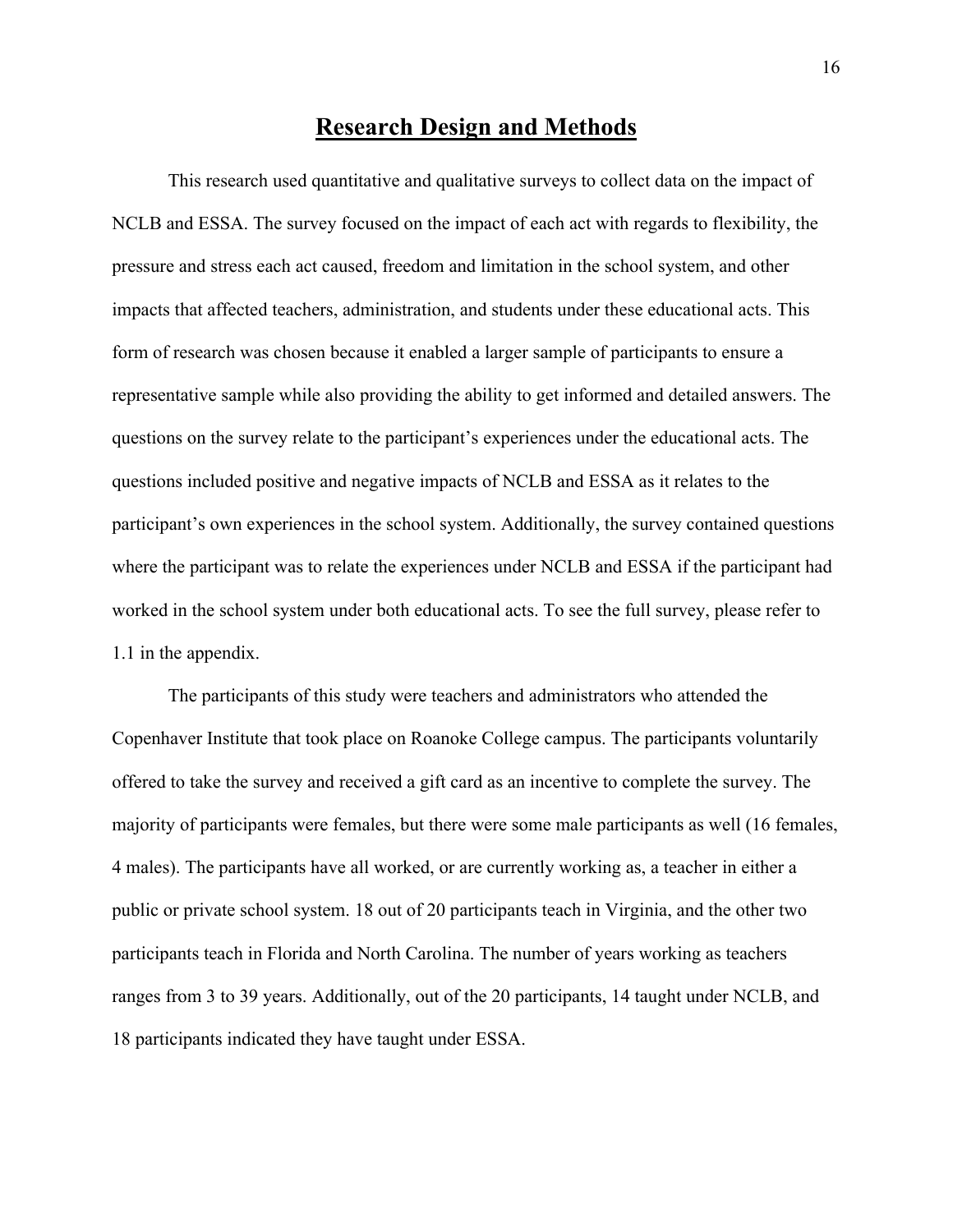



## **I. Responses Regarding No Child Left Behind**

## **The Negatives of No Child Left Behind**

Many of the concerns of NCLB the participants indicated dealt with the pressure and constraints teachers, administration, and students felt while under NCLB. This was clearly seen through the responses of this survey as 13 out of the 14 (92%) participants that have worked under NCLB stated that NCLB had negative impacts on their ability to effectively work in the school system. These negative impacts came from a variety of sources. 9 (64%) participants that have taught under NCLB stated that NCLB did not allow freedom for the teachers in the school systems with regard to flexibility in the selection of curriculum and materials, 12 (85%) stated that NCLB did not allow freedom for administration in the school system with regard to school decisions, and 8 (57%) stated that NCLB did not allow freedom for administration in the school system, and 8 (57%) stated NCLB limited instructional planning.<br>
decisions, and 8 (57%) stated NCLB limited instructional plan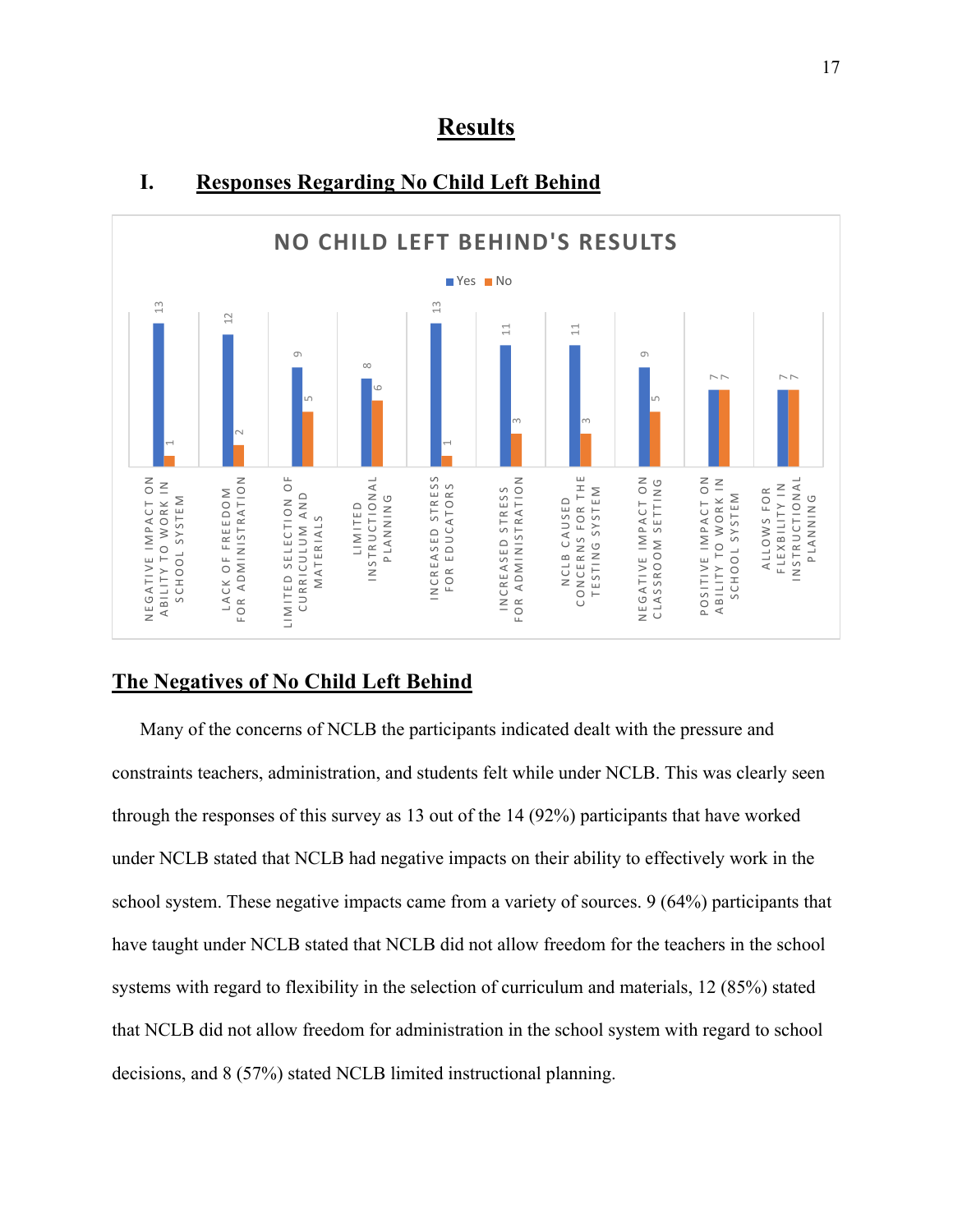Additionally, these negative impacts are also seen in the responses regarding stress, testing issues, and classroom issues impacted by NCLB. 13 (92%) participants indicated that NCLB led to increased stress for the educators, 11 (78%) indicated that NCLB increased stress for administration, 11 (78%) stated NCLB increased stress for students, 11 (78%) stated the concerns for assessment and testing by NCLB negatively impacted their ability to work in school system, and lastly, 9 (64%) stated NCLB negatively impacted the classroom setting.

Furthermore, when given the opportunity to expand on answers, participants also noted a variety of other issues they experienced with NCLB. This included too much of a pressure to pass is placed on students which then causes teachers to "teach to the test," and because of this pressure, students are pushed into "cookie-cutter molds". One participant mentioned that NCLB restricted the school system and as a result, the children suffered because NCLB did not take into account academic records.

#### **The Positives of No Child Left Behind**

Although there were many concerns and issues with NCLB based on the responses, there were a few positive experiences that NCLB brought to the school system. 7 (50%) participants indicated that NCLB allowed freedom for the teachers in the school system with regard to flexibility in instructional planning, and 7 (50%) indicated that NCLB had positive impacts on their ability to effectively work in the school system. These positive impacts on the ability to work in the school system stemmed from the support given in the test preparation and the alignment of the curriculum and standards. Additionally, another positive aspect of NCLB that participants mentioned was its effort to try and level the playing field within the school system, and it ensured no student was given up on.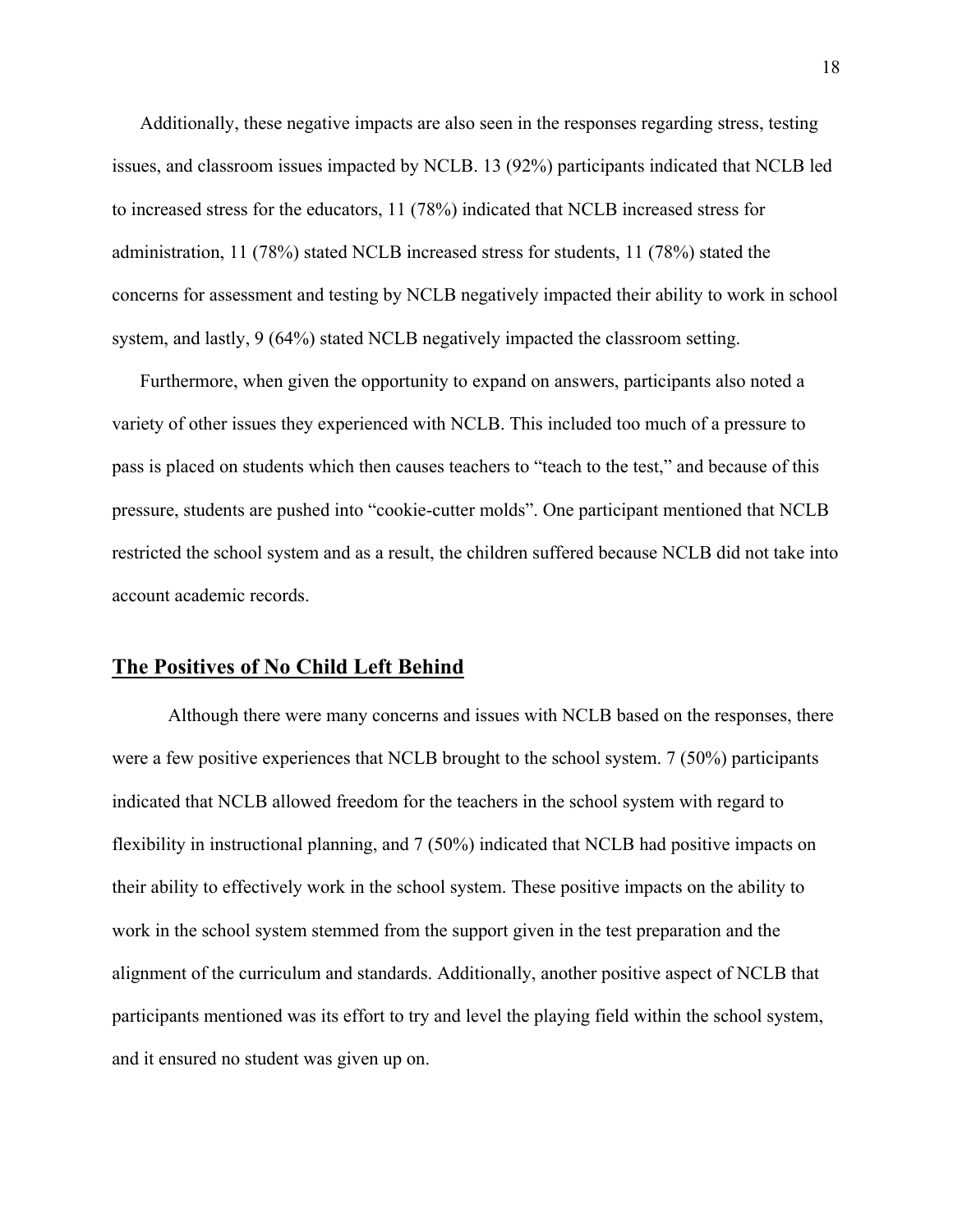

## **II. Responses Regarding Every Student Succeeds Act**

## **The Negatives of Every Student Succeeds Act**

Similar to NCLB, the responses regarding ESSA had concerns regarding constraints and stress. 10 of the 18 (55%) participants who have taught under ESSA indicated that ESSA limits the selection of curriculum and materials, 12 (66%) stated that ESSA has had a negative impact on their ability to effectively work in the school system, and 10 (55%) stated this is caused by increased stress for educators, increased stress for administration, and increased stress for students. Furthermore, 10 (55%) indicated the negative impact is also caused by the concerns surrounding assessments and testing, and 6 (33%) stated ESSA has had a negative impact on the classroom setting. When given the ability to expand on the negatives of ESSA, participants responded that ESSA focuses too much on testing and not much has changed from NCLB **Example 1**<br> **Example 1**<br> **Example 1**<br> **Example 1**<br> **Example 1**<br> **Example 1**<br> **Example 1**<br> **Example 1**<br> **Example 1**<br> **Example 1**<br> **Example 1**<br> **Example 1**<br> **Example 1**<br> **Example 1**<br> **Example 1**<br> **Example 1**<br> **Example 1**<br>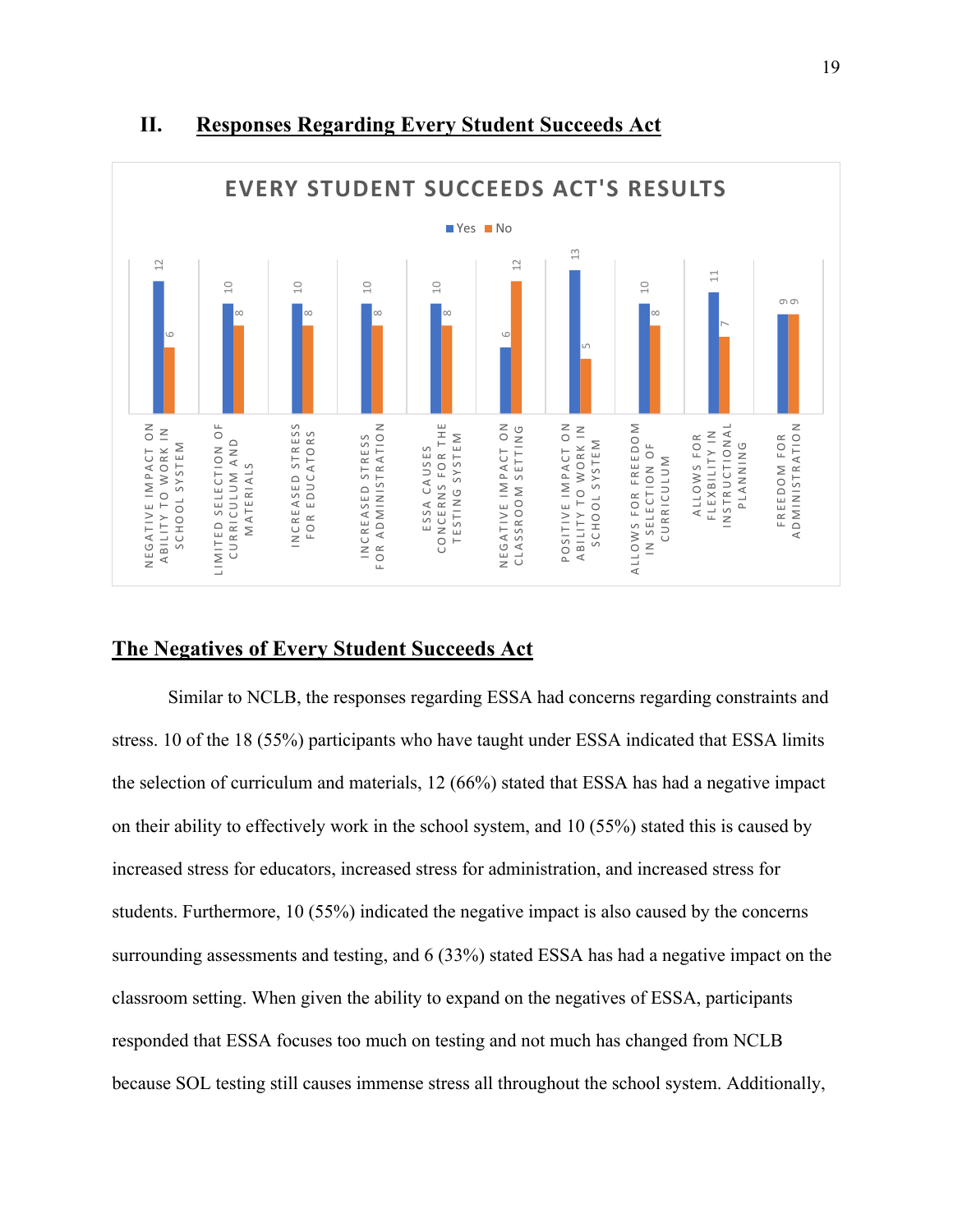one participant stated that "ESSA promotes students before they are ready to move on to the next level" which can then negatively impact the student and the school system.

#### **The Positives of Every Student Succeeds Act**

ESSA also received a variety of positive responses. 10 (55%) of the 18 participants who have taught under ESSA indicated that ESSA allows for freedom in the school system with regards to flexibility in the selection of curriculum and materials, 13 (72%) indicated that ESSA allows for freedom for teachers in the school system with regards to flexibility in instructional planning, 9 (50%) stated ESSA allows for freedom for administration in the school system with regards to school decisions, and 11 (61%) indicated that ESSA does not limit instructional planning options. Furthermore, 13 (72%) participants stated that ESSA has positively impacted their ability to work in the school system. Participants indicated that this positive impact stemmed from a decrease in stress for educators, decreased stress for students, and a change in the classroom setting. Additionally, participants responded that ESSA is helpful with assessments and testing.

When given the opportunity to expand on answers, participants stated that ESSA is a step in the right direction compared to NCLB. Participants stated ESSA brings less stress and less pressure to the school system because of the difference in the testing system compared to NCLB and the fair expectations that ESSA establishes.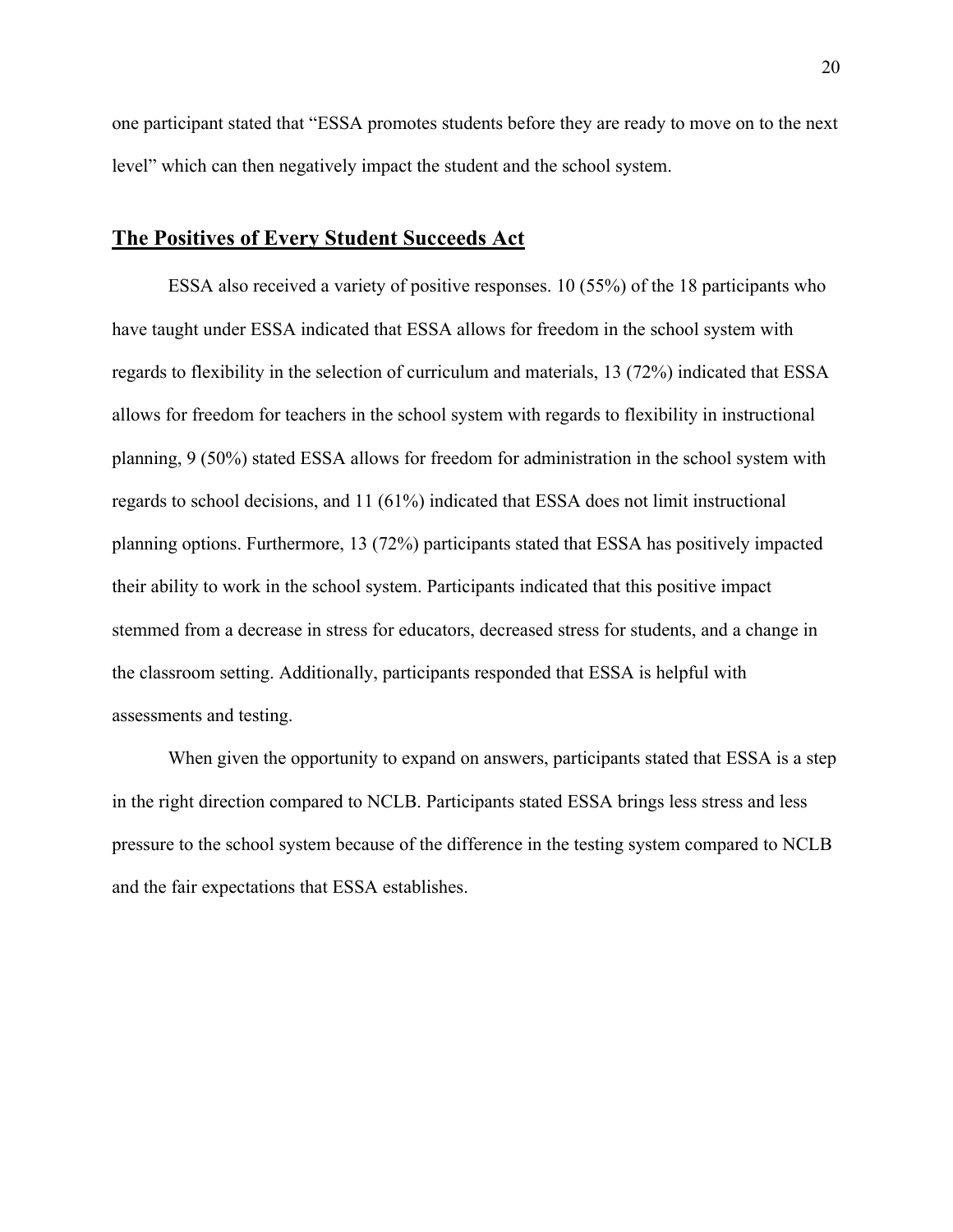# **Discussion**

#### **Discussion of No Child Left Behind**

No Child Left Behind was not a loved educational act. Though people believed it was the right move when enacted, the negatives outweighed the positives, and the survey responses depict this issue. Unsurprisingly, the majority of the participants stated that NCLB negatively impacted the school system. NCLB caused immense stress for the students, administration, and teachers because of the vast amount of pressure that was placed upon those in the school system. With 92% of respondents indicating that NCLB increased the stress for educators, something was evidently wrong with NCLB, and the testing system is most notably an issue with this educational act. The teachers felt they were more influenced to "teach to the test" under NCLB because of the importance placed on the testing system.

This pressure and "teaching to the test" most likely led to the variety of other issues the participants indicated because of the high percentage of participants that responded NCLB led to a decrease in flexibility in the school system for the curriculum, classroom, and school systems. As one respondent stated, "Teachers became restricted and all children suffered. The more regulated classrooms become, the less effective differentiation becomes. Classrooms change from year to year and the adaption should be fluid. NCLB made adaption rigid". With no flexibility and schools being expected to reach the unrealistic goals, teachers had to make do with what they were given. In order to reach the goals, teaching to the test may have provided the teachers the best ability to do so. NCLB placed too much of a focus on the success of testing and too little of a focus on the people the school system serves. The importance and pressure placed on the testing system ironically hindered the ability to reach the goals of helping of school systems due to the "cookie-cutter molds" the teachers, students, and administration had to fit.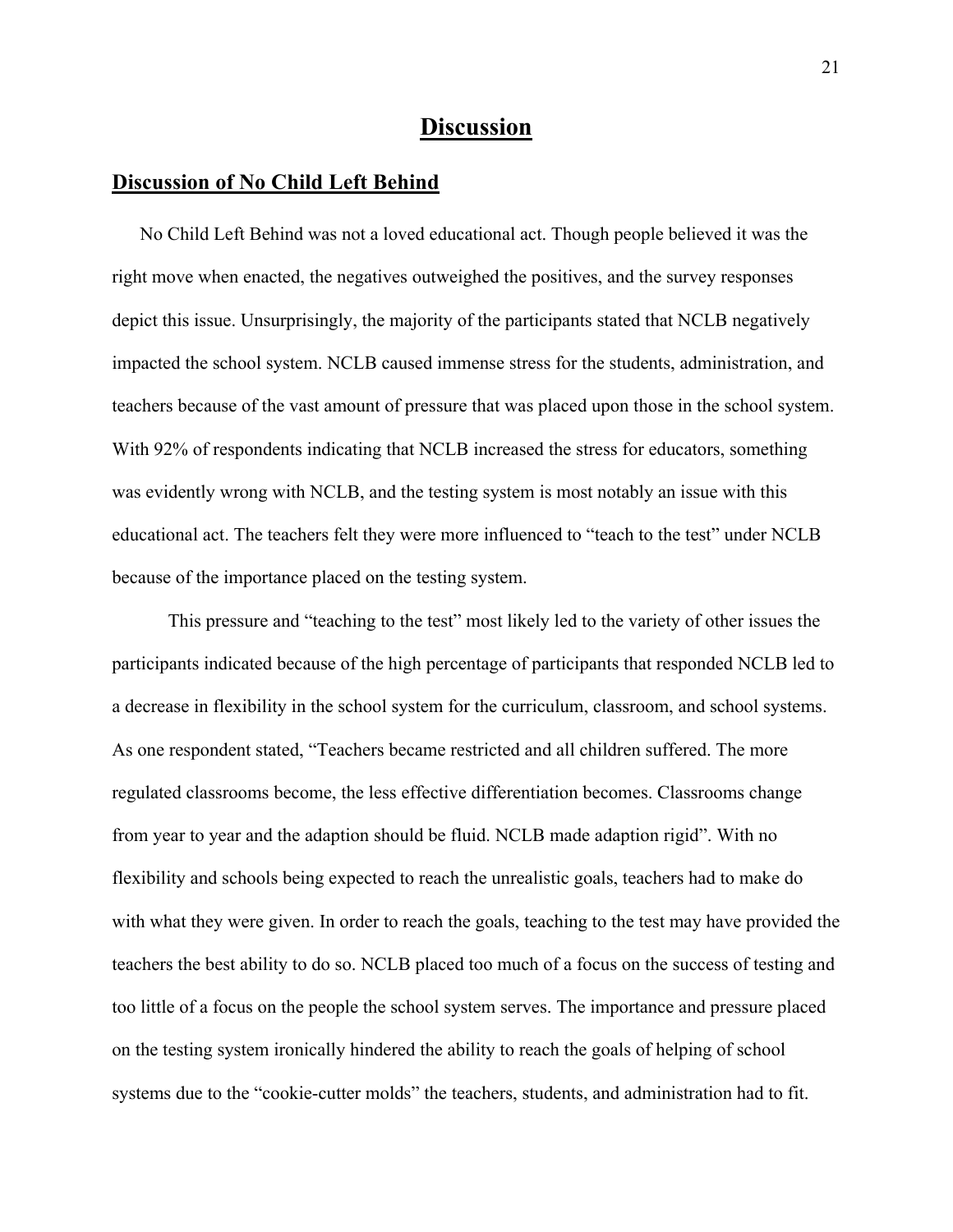Though the majority of the responses were negative, the responses indicated that NCLB had positive impacts on the school systems; however, these positive impacts are far and few in between. 7 (50%) participants indicated that NCLB allowed freedom for the teachers in the school system with regard to flexibility in instructional planning, and 7 (50%) indicated that NCLB had positive impacts on their ability to effectively work in the school system. While 50% of participants is unable to be representative of the group, this proves to be an interesting aspect of the responses for NCLB. Over half of the questions regarding NCLB led to negative responses when asked if NCLB had any impact, such as questions about stress and flexibility, but yet, half of the participants responded that NCLB positively impacted their ability to work in the school system. While many of these negative responses are due to the stress and pressure teachers and administration felt because of the importance of the testing system, it is this very testing system that most likely impacted the responses and caused half of the respondents to feel as if NCLB positively impacted their ability to work in the school system.

Teaching is difficult. Just as there is no one-size-fits-all educational act, there is no "right" way to teach because students learn through different means. This can cause issues when students in a classroom have difficulty learning because the teacher's curriculum lacks adequate teaching with the most effective learning method of the student. By NCLB creating a set of guidelines that teachers had to follow and were expected to meet, NCLB may have led to teachers being able to effectively work in the school system because they were aware of the criteria they were to meet. As one respondent stated, "[NCLB] created a minimum which all teachers were expected to meet. (Minimum = Curriculum goals and assessments)". It is from this minimum and expectations that enabled teachers to know the direction they were supposed to go, which in turn, may have positively impacted their ability and understanding of the school system.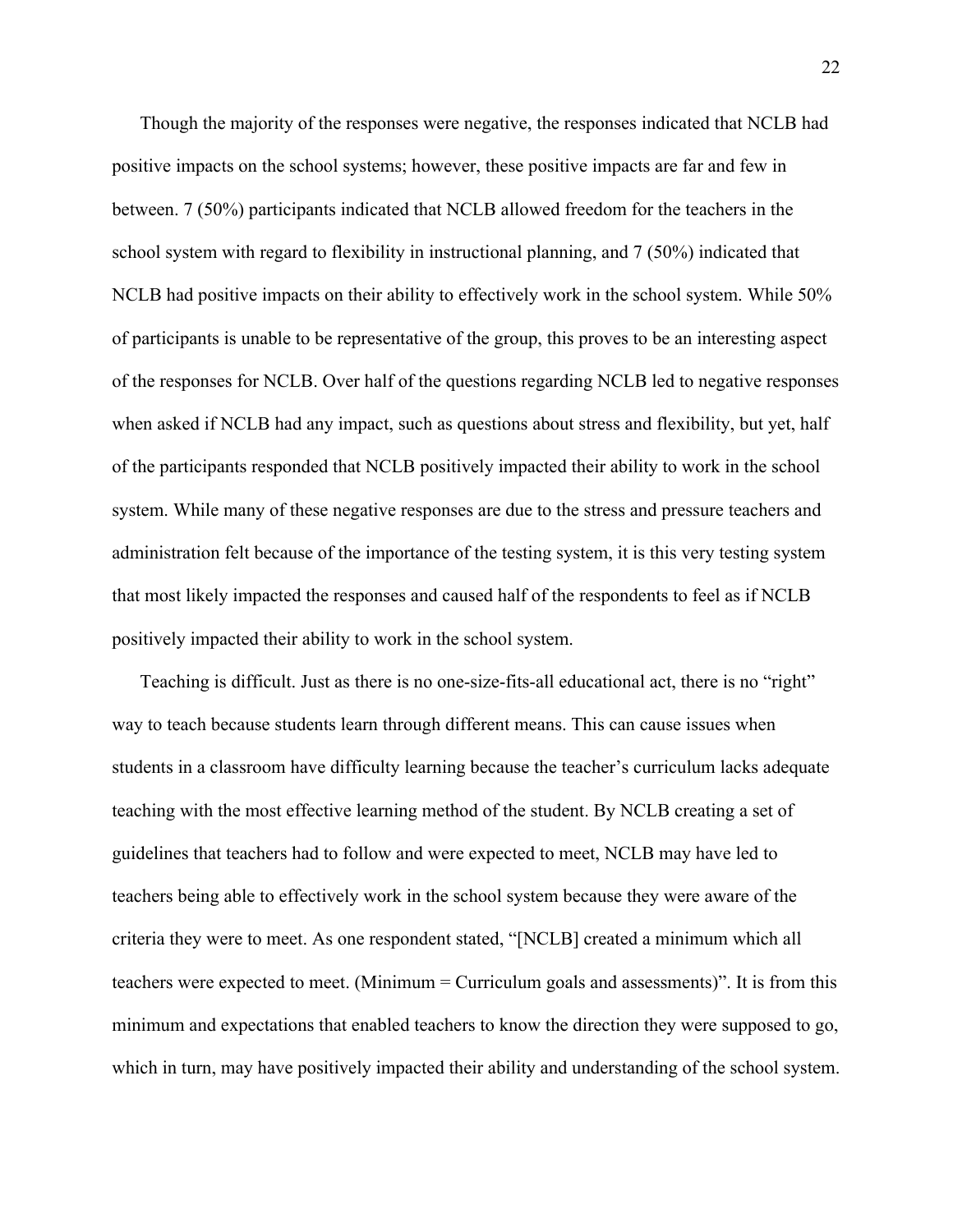#### **Discussion of Every Student Succeeds Act**

Although ESSA attempts to overcome the issues of NCLB, participants still responded that ESSA has similar issues to those in NCLB, and from this, it becomes questionable whether ESSA actually achieves its goals and whether it overcomes the issues of NCLB. Despite the large act of removing the role of the federal government in ESSA, this may not bring enough of a change to the educational act. Many participants stated that ESSA is not vastly different than NCLB, and it simply seems like "just a name change with the same focus on testing and accreditation [rather than] critical thinking/problem solving". ESSA tries to lessen the stress and pressure school systems felt under NCLB by turning the responsibility over to states and districts, but the responses indicate this is not the case because 66% of participants state that ESSA has had a negative impact on their ability to effectively work in the school system. This negative impact may still stem from the pressure teachers feel under ESSA as 55% stated they feel increased stress for educators, increased stress for administration, and increased stress for students under ESSA.

Furthermore, this pressure may be caused by one issue of ESSA that was seen in NCLB: the testing system. Many of the participants indicated that ESSA still had too much of a heavy focus on the testing system. One participant stated, "SOL testing creates undue stress on students, teachers, and administration". This complaint of the heavy focus on testing is also seen as another participant stated, "Too much time, money, and focus has been put on data/testing. Data is only one piece of understanding where a student is academically. Too little emphasis is put on social and emotional component[s]". Despite the fact that testing was one of the main complaints regarding NCLB, ESSA still maintains a testing system, and this was one of the main complaints from participants. There is still too much of a focus on testing which may not be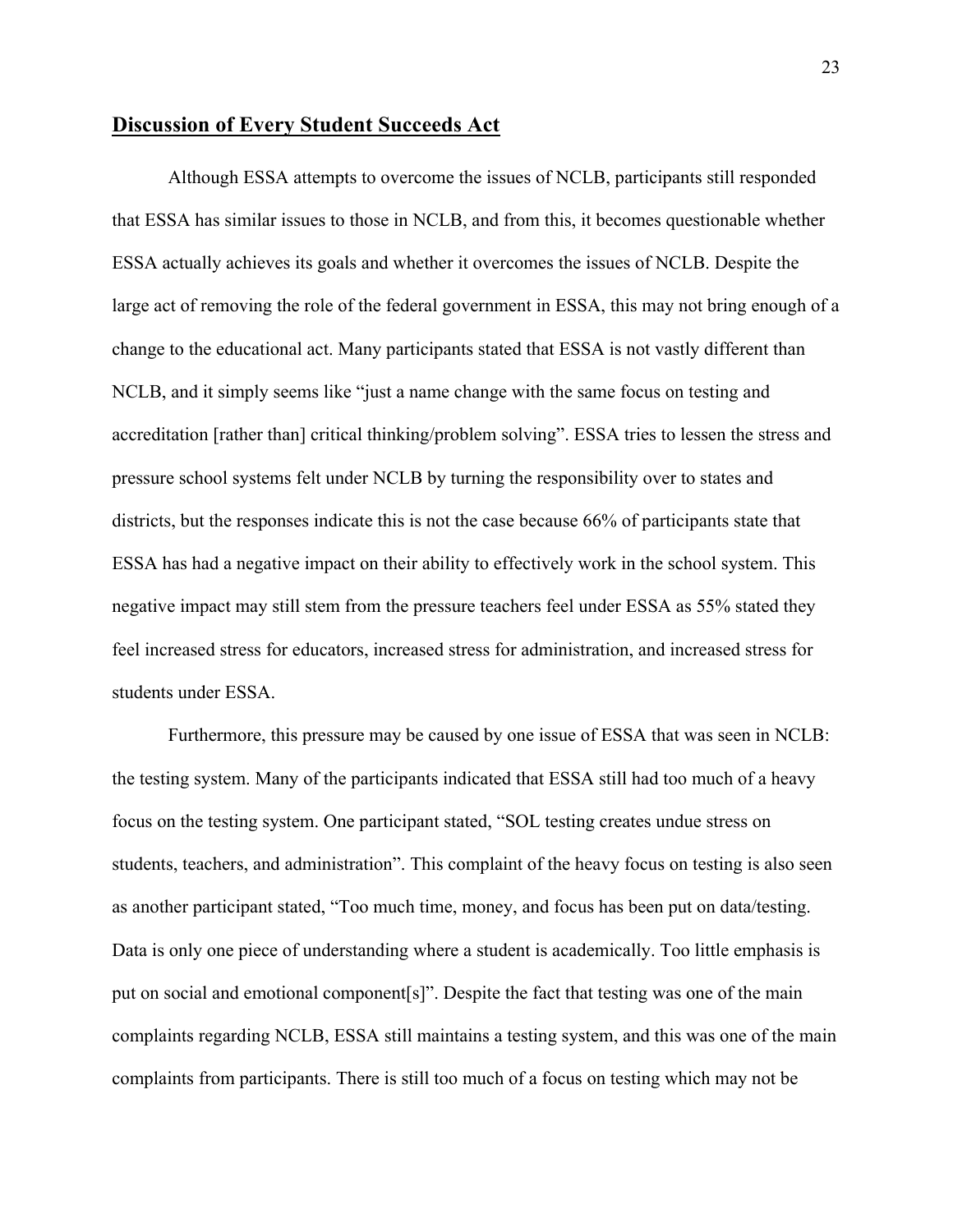conducive to the actual academic success of a student. While ESSA attempts to overcome the issues of NCLB by removing the role of the federal government and the unrealistic expectations, it seems to fall short of overcoming one of the main issues of NCLB: the testing system and the pressure it brought to the teachers, administration, and students.

However, while ESSA received complaints about the testing system and stress, there are a few positive impacts ESSA has brought with regards to testing which are important to consider. One participant stated that there has been a shift from standardized tests to Project Based Learning, which they claim is useful because it "holds students accountable for their learning". Not only does it hold students accountable for their work, it also enables them to delve deeper into the academic and real world. This is an interesting aspect ESSA brings to the table because it enables a type of assessment that was not possible under NCLB. Additionally, another participant stated that ESSA has led to a change in SOL testing for English 10. While in the past the SOL test for English 10 has been a long, 2-day test, now, "the students will be able to write these essays throughout the year to be graded. This should be a positive change". By creating a testing system that may lessen the stress of a two-day all-or-nothing SOL test, ESSA may lead to greater student academic success when examining testing. Despite the fact that participants indicated that ESSA still has a heavy focus on testing, the ability to change the testing system from NCLB may help produce a healthier school system for administration, teachers, and students.

Furthermore, though participants seemed to question whether ESSA produces major changes compared to NCLB, there were other positive responses regarding ESSA. Most notably, 72% of participants indicated that ESSA allows freedom for teachers in the school system with regards to flexibility in instructional planning. As only 50% of participants stated that NCLB led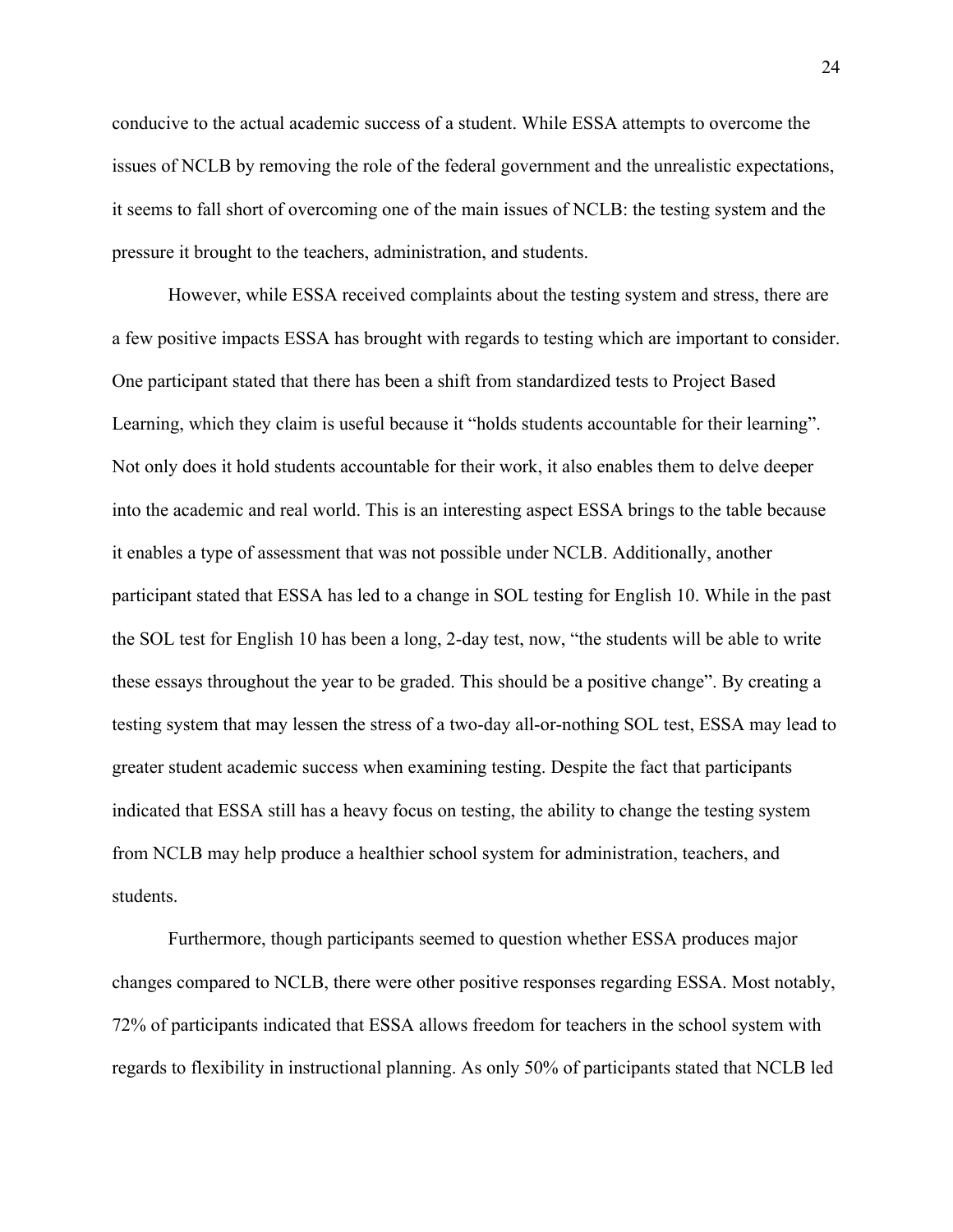to freedom with flexibility, this may indicate that ESSA is doing something right. Despite the fact that ESSA is questionable about whether it overcomes the issues of pressure and testing, it may overcome the rigid curriculum and expectations NCLB brought. One participant stated that under ESSA, "there is more flexibility and support in what works of literature we can teach". Additionally, another participant stated that they "see more freedom with Every Student Succeeds act. We aren't as tied to a certain curriculum". Under NCLB, teachers felt tied to a curriculum because there were set guidelines that were to be met. While these guidelines may have helped teachers understand what was expected of them, it limited what they could do. This is an important positive aspect of ESSA because by increasing flexibility, teachers may be able to teach in a manner that is more conducive to the students without repercussions from the administration.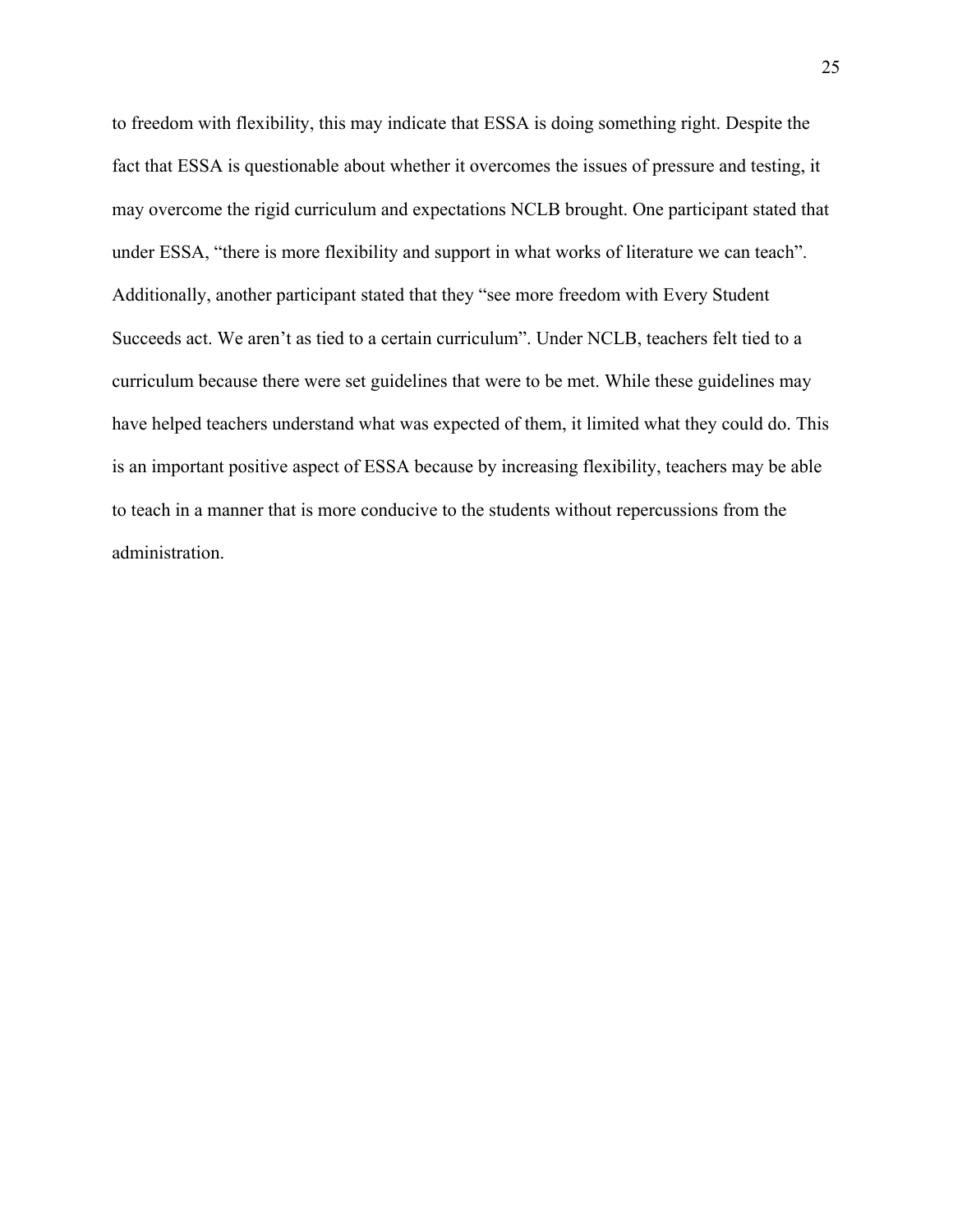## **Conclusion**

Overall, though there are mixed responses regarding ESSA, it appears to be a step in the right direction, but it does not completely overcome the issues of NCLB. NCLB brought a variety of issues, and it is difficult to overcome these issues in such a short time span. The testing system is something school systems struggle with because it has become ingrained in society that testing is an adequate and efficient way to measure student achievement. While ESSA hoped to cut down on the pressure and significance of the testing system, it remains questionable about whether ESSA has provided a solution to this issue as teachers still indicate stress and pressure that is placed on the testing system, but they also indicate a new freedom to the testing system. Though ESSA cuts down on federal involvement and thus federal expectations, the impact of NCLB still lingers in school systems. However, it seems to be moving in the right direction in order to improve the school system for teachers, administration, and students because of the freedom it gives to the school systems. As a participant stated, "This is better, but not perfect. Baby steps – but I'll take it."

While ESSA is a step in the right direction, it is not perfect, and thus, it is important to consider what might make an educational act "perfect". Are the beliefs regarding the importance of testing, and therefore the pressure testing brings, too ingrained into our society to fully step away from this practice? Though it may not currently be in the near future to create a whole new educational act based on the issues apparent with ESSA, it is vital to consider how ESSA might be improved in order to successfully create a one-size-fits-all educational act.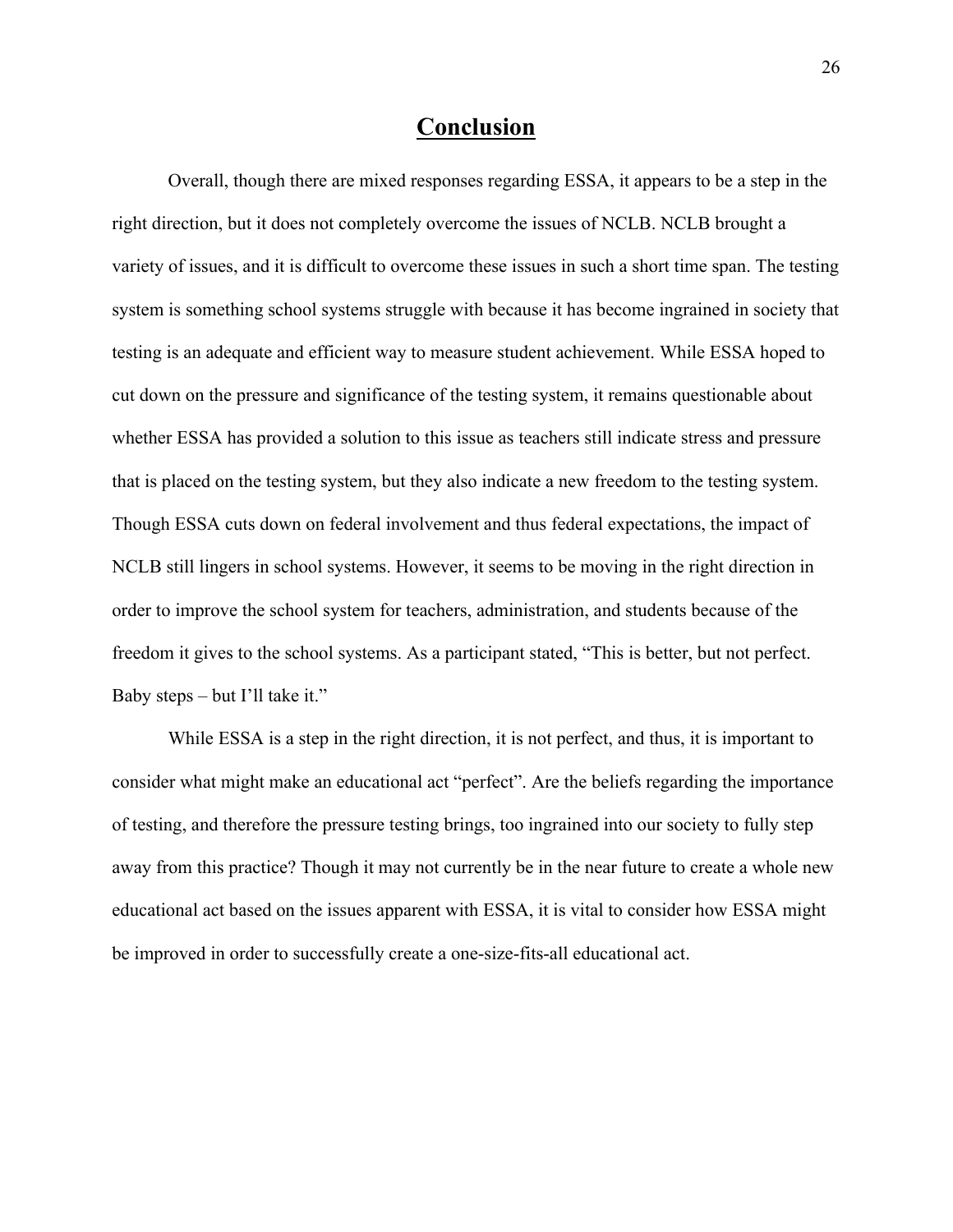# **Appendix**

# **1.1: Survey**

# **No Child Left Behind and the Every Student Succeeds Act Survey**

**Instructions:** Please check the box next to your selected answer or write in the space provided.

# **Part I: Social and Teaching Background**

| Gender:                                                                          |
|----------------------------------------------------------------------------------|
| Female<br>Other<br>Male                                                          |
| Have you worked as a teacher?                                                    |
| Yes<br>N <sub>o</sub>                                                            |
| If yes, how many years?                                                          |
| Have you worked as an administrator?                                             |
| Yes<br>No                                                                        |
| If yes, how many years?                                                          |
| Have you worked a different position within a school?                            |
| Yes<br>No                                                                        |
| If yes, please name the position.                                                |
| How many years did you work in the position? ___________________________________ |
| What state do you teach in?                                                      |
| What type of school system do you work in? Select all that apply.                |
| Public School System<br>Private School System                                    |
| Other (please specify):                                                          |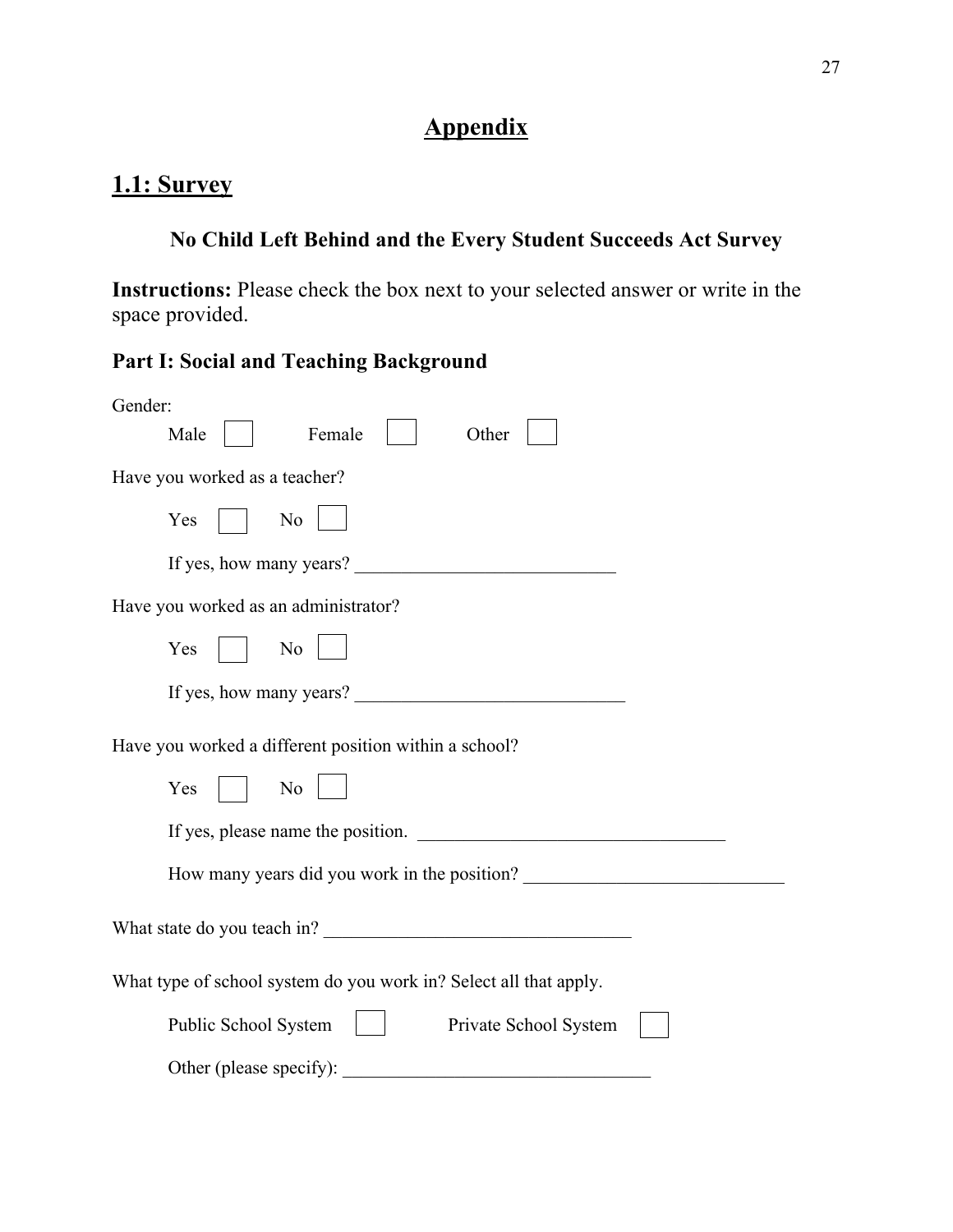What age group do you teach? Select all that apply. High School | | Middle School | | Elementary School Other (please specify):

## **Background Information**:

No Child Left Behind is an educational act that was passed in 2001 and introduced into the school system in 2002. No Child Left Behind influenced the role of the federal government in education through federal spending and state mandates.

In 2015, the Every Student Succeeds Act replaced No Child Left Behind. This act changed various aspects of No Child Left Behind. Now, the states have more power in education rather than the federal government.

## **Part II: Responses Regarding No Child Left Behind**

1. Did you work in the school system as a teacher or administrator when No Child Left Behind was enforced? If no, skip to Part III on page 6.

| ╲<br>∽ |  | N٥ |
|--------|--|----|
|--------|--|----|

2. Do you believe No Child Left Behind allowed freedom for teachers in the school system with regards to flexibility in selection of curriculum and materials?

| - - |  |
|-----|--|
|-----|--|

3. Do you believe No Child Left Behind allowed freedom for teachers in the school system with regards to flexibility in instructional planning?

| - 2 |  |  |  |
|-----|--|--|--|
|-----|--|--|--|

4. Do you believe No Child Left Behind allowed freedom for administration in the school system with regards to school decisions?

| ╲,<br>es |  | Nο |
|----------|--|----|
|----------|--|----|

5. Do you believe No Child Left Behind limited the selection of curriculum and materials?

- $No$
- 6. Do you believe No Child Left Behind limited instructional planning options?

| ∍⊂<br>- - |  |  |  |
|-----------|--|--|--|
|-----------|--|--|--|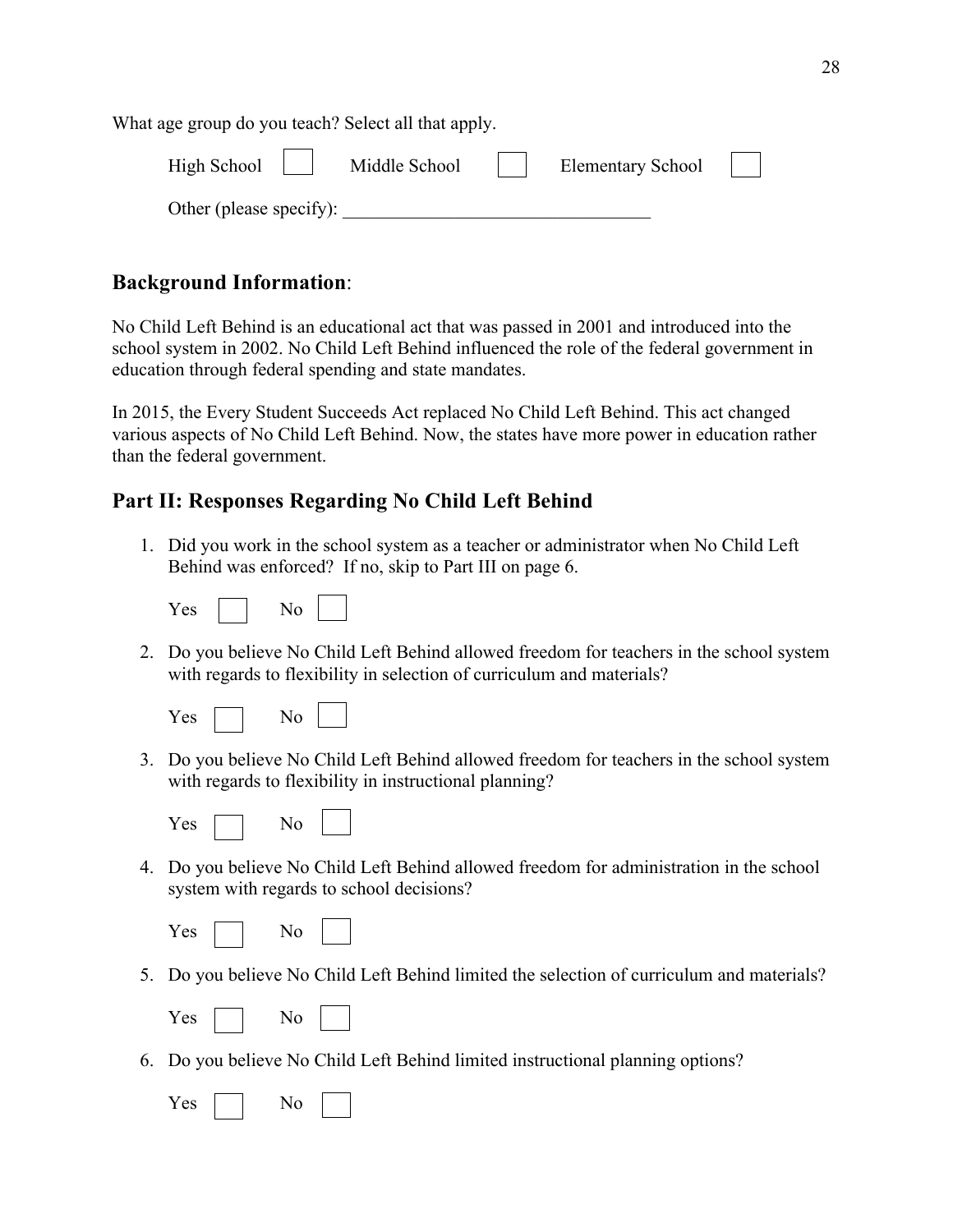7. If you worked as a teacher or administrator in the school system when No Child Left Behind was enforced, do you believe the act had any negative impacts on your ability to effectively work in the school system when the act was enforced?

| ex |  | ง∩ |  |
|----|--|----|--|
|----|--|----|--|

If yes, please select any of the following relevant to your response:

| Increased stress for educators        |  |
|---------------------------------------|--|
| Increased stress for administration   |  |
| Increased stress for students         |  |
| Concerns with assessments and testing |  |
| Negative impact on classroom setting  |  |
| Other (please specify):               |  |

Feel free to add optional comments of explanation:

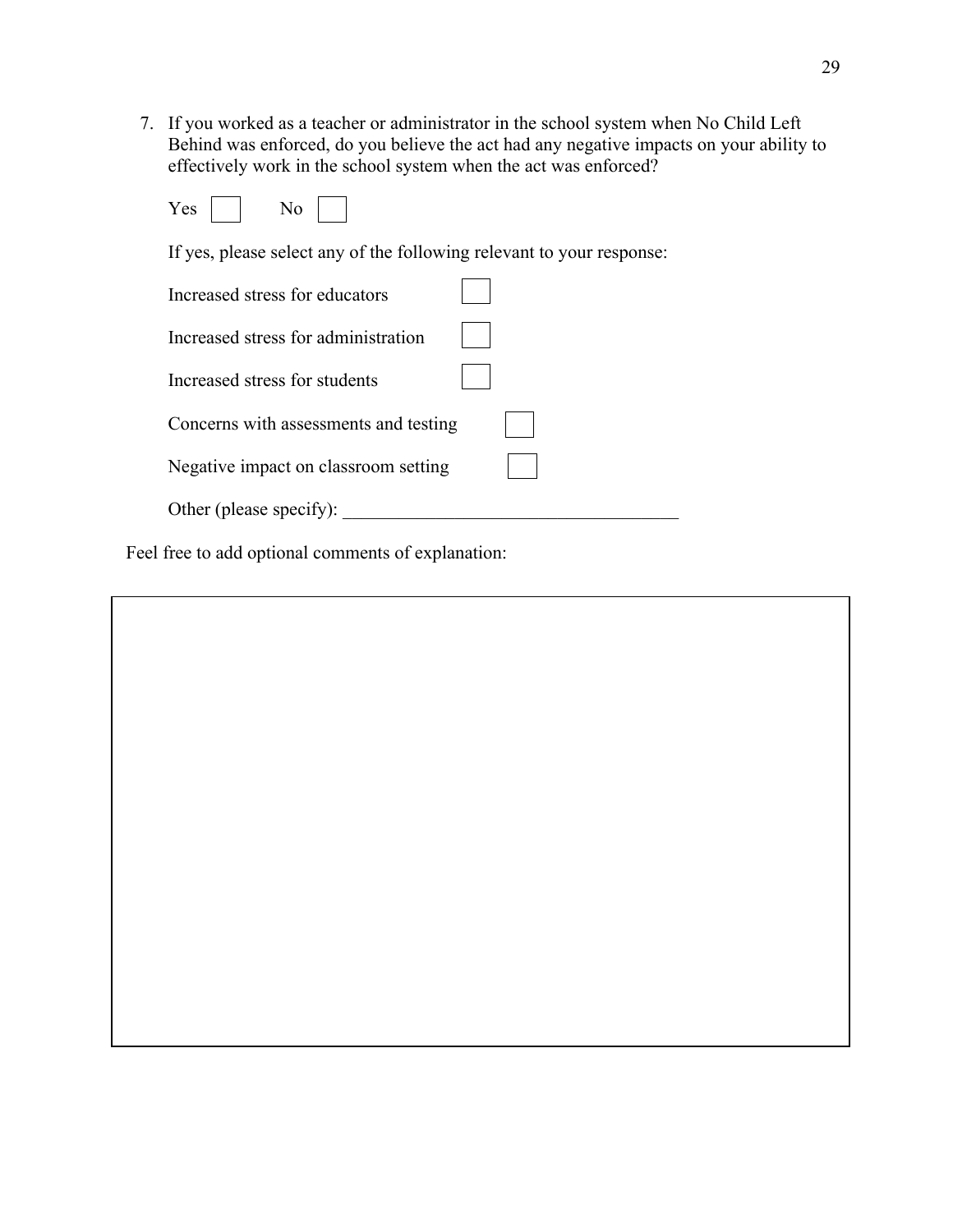8. If you worked as a teacher or administrator in the school system when No Child Left Behind was enforced, do you believe the act had any positive impacts on your ability to effectively work in the school system when the act was enforced?

| $\sim$<br>es |  | ง∩ |  |
|--------------|--|----|--|
|--------------|--|----|--|

If yes, please select any of the following relevant to your response:

| Decreased stress for educators       |  |
|--------------------------------------|--|
| Decreased stress for administration  |  |
| Decreased stress for students        |  |
| Helpful with assessments and testing |  |
| Positive impact on classroom setting |  |
| Other (please specify):              |  |

Feel free to add optional comments of explanation:

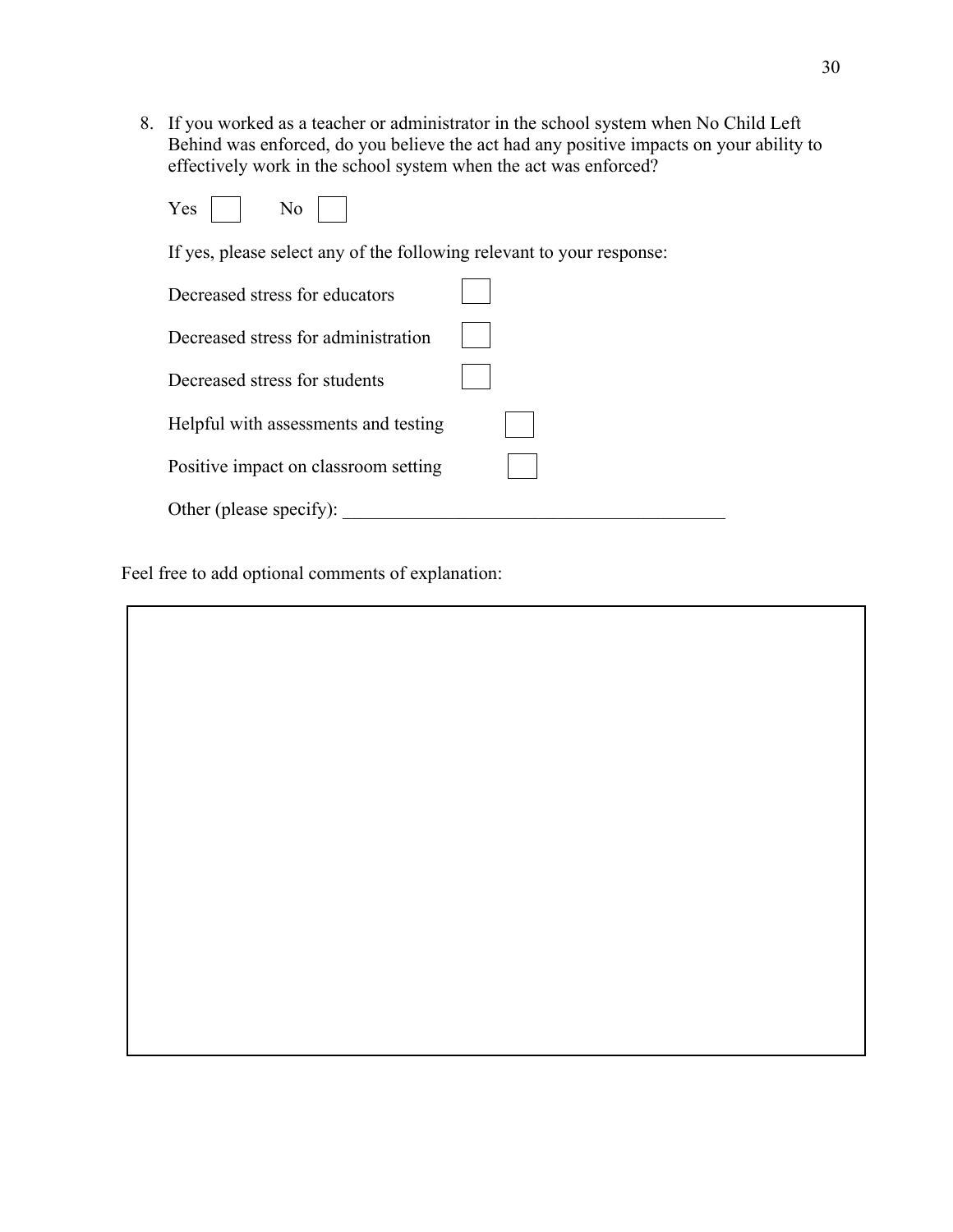9. Overall, did you find that No Child Left Behind achieved its goal of improving children's education? Why or why not?

## **Part III: Responses Regarding the Every Student Succeeds Act**

- 10. Have you taught under the Every Student Succeeds Act? If no, please return the survey.
	- Yes No
- 11. Do you believe the Every Student Succeeds Act allows freedom for teachers in the school system with regards to flexibility in selection of curriculum and materials?

| v.<br>es |  |
|----------|--|
|----------|--|

12. Do you believe the Every Student Succeeds Act allows freedom for teachers in the school system with regards to flexibility in instructional planning?

| РS |  |
|----|--|
|----|--|

 $\overline{\phantom{0}}$ 

13. Do you believe the Every Student Succeeds Act allows freedom for administration in the school system with regards to school decisions?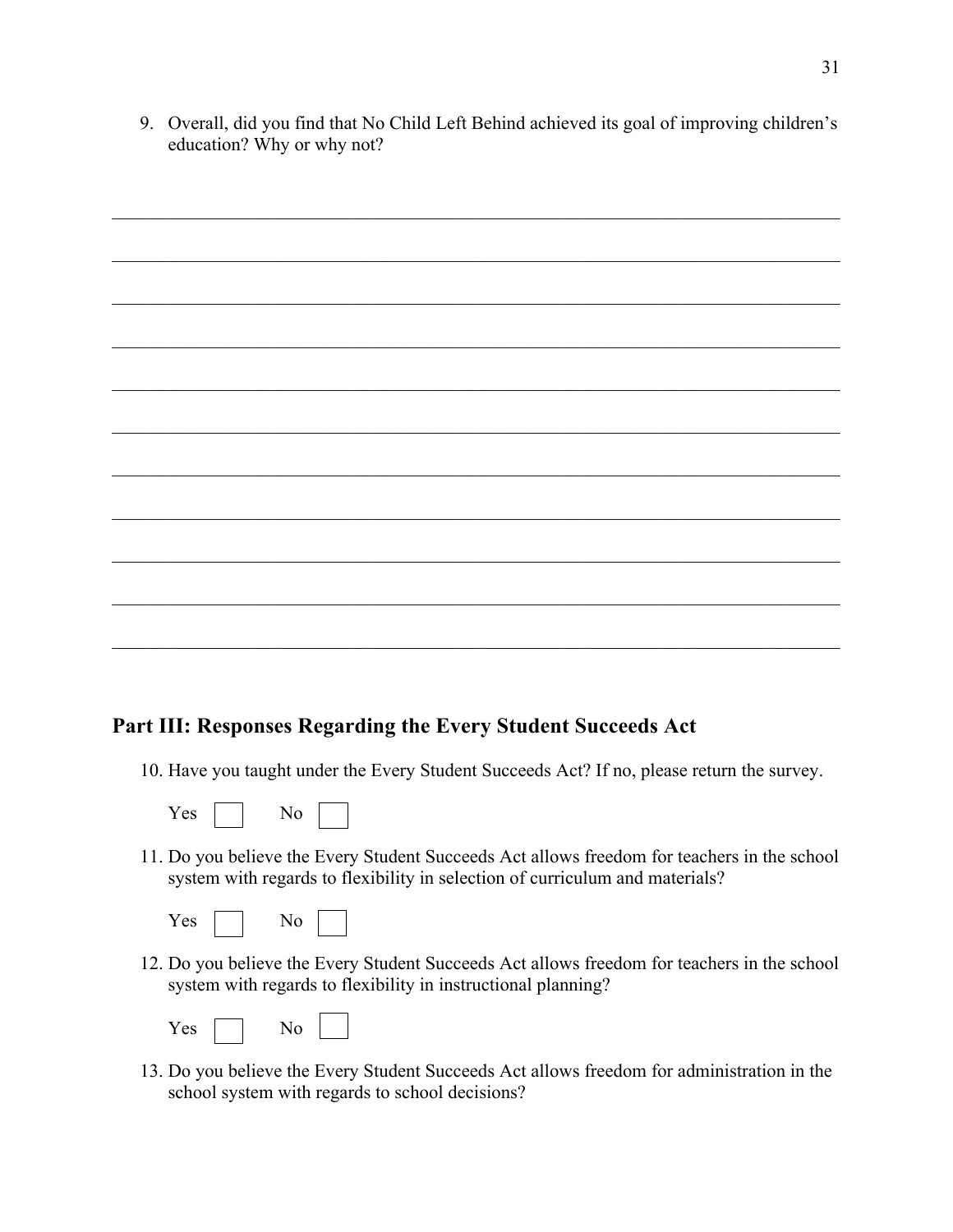| эç<br>- - |  | vo<br>- |  |
|-----------|--|---------|--|
|-----------|--|---------|--|

- 14. Do you believe the Every Student Succeeds Act limits the selection of curriculum and materials?
	- Yes No
- 15. Do you believe the Every Student Succeeds Act limits instructional planning options?

| -<br>∼<br>— |  | - |  |  |
|-------------|--|---|--|--|
|-------------|--|---|--|--|

- 16. If you have worked as a teacher or administrator in the school system when the Every Student Succeeds Act has been enforced, do you believe the act has had any negative impacts on your ability to effectively work in the school system since the act has been enforced?
	- $Yes \mid \mid No$

If yes, please select any of the following relevant to your response:

| Increased stress for educators        |  |
|---------------------------------------|--|
| Increased stress for administration   |  |
| Increased stress for students         |  |
| Concerns with assessments and testing |  |
| Negative impact on classroom setting  |  |
| Other (please specify):               |  |

Feel free to add optional comments of explanation: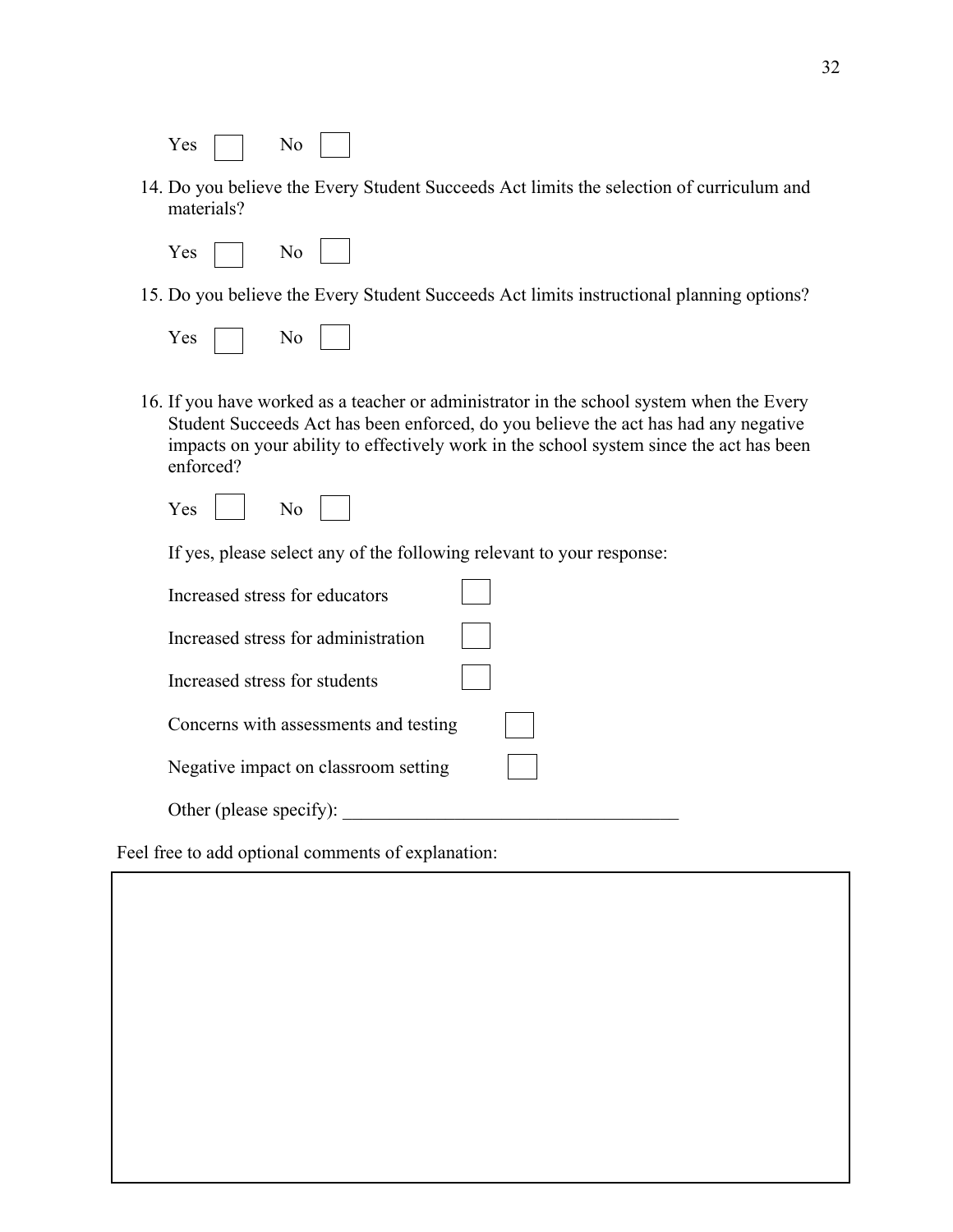17. If you have worked as a teacher or administrator in the school system when the Every Student Succeeds Act has been enforced, do you believe the act has had any positive impacts on your ability to effectively work in the school system since the act has been enforced?

| es | - |  |
|----|---|--|
|----|---|--|

If yes, please select any of the following relevant to your response:

| Decreased stress for educators       |  |
|--------------------------------------|--|
| Decreased stress for administration  |  |
| Decreased stress for students        |  |
| Helpful with assessments and testing |  |
| Positive impact on classroom setting |  |
| Other (please specify):              |  |

Feel free to add optional comments of explanation: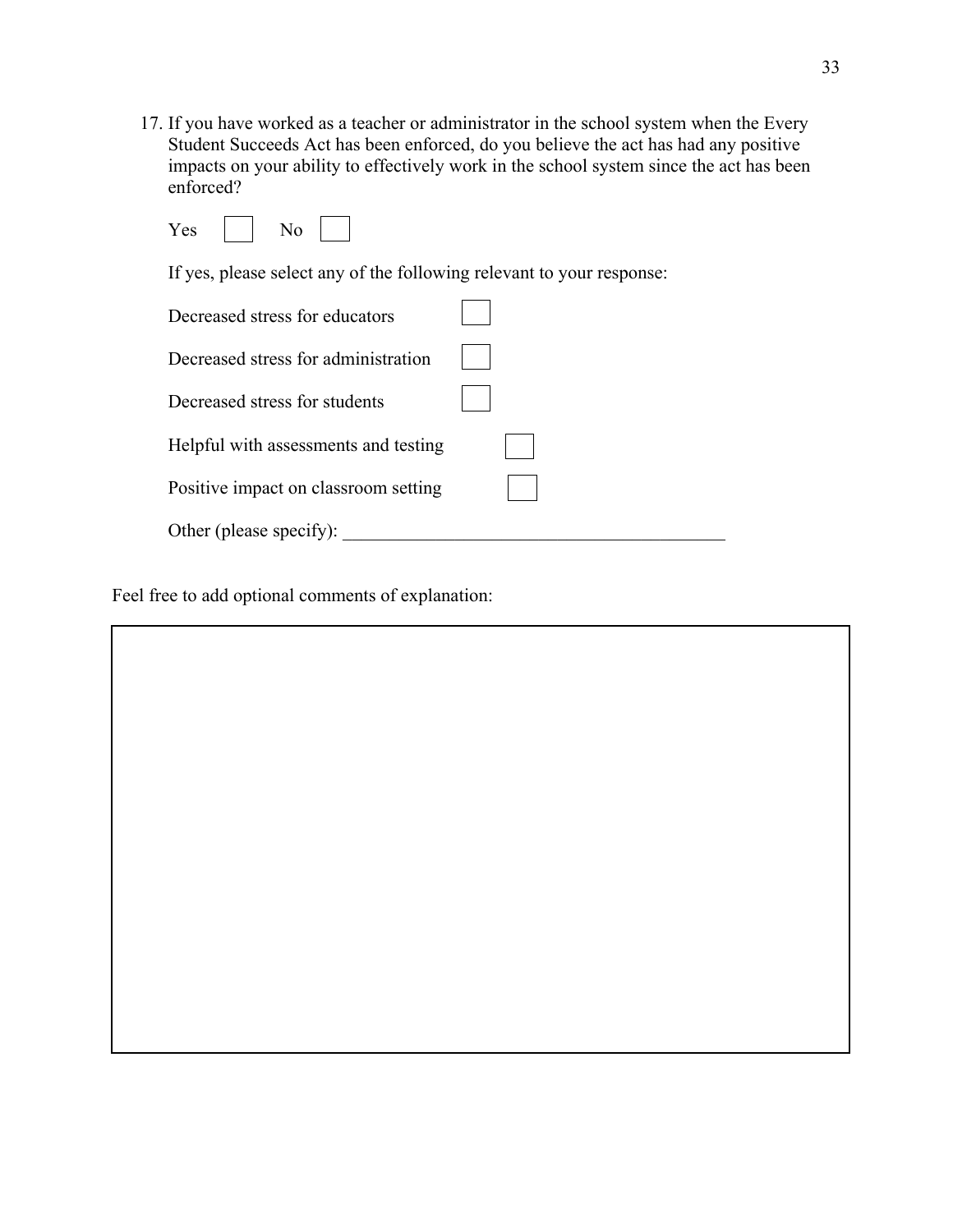18. Overall, do you believe the Every Student Succeeds Act is successfully working towards its goal of improving children's education? Why or why not?

# Part IV: Comparing Experiences between No Child Left Behind and the **Every Student Succeeds Act**

19. If you have taught under both No Child Left Behind and the Every Student Succeeds Act, are there ways in which your experience as a teacher been different, such as instructional preparation, availability of curriculum resources and support, etc., with the shift to the Every Student Succeeds Act? Please explain.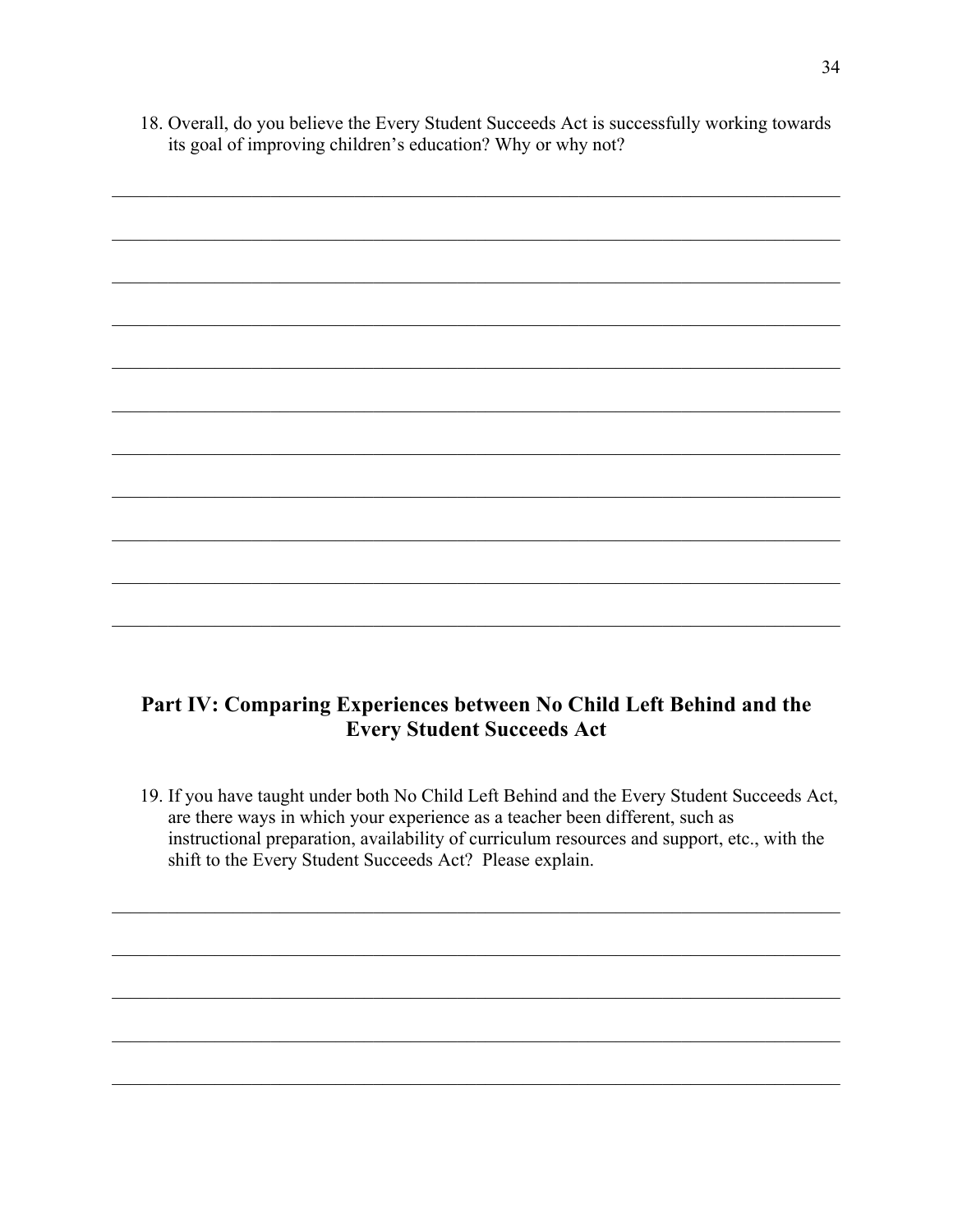20. If you have taught under both No Child Left Behind and the Every Student Succeeds Act, are there ways in which students in your classroom experience school differently, such as curriculum learned, classroom activities, testing, etc., with the shift to the Every Student Succeeds Act? Please explain.